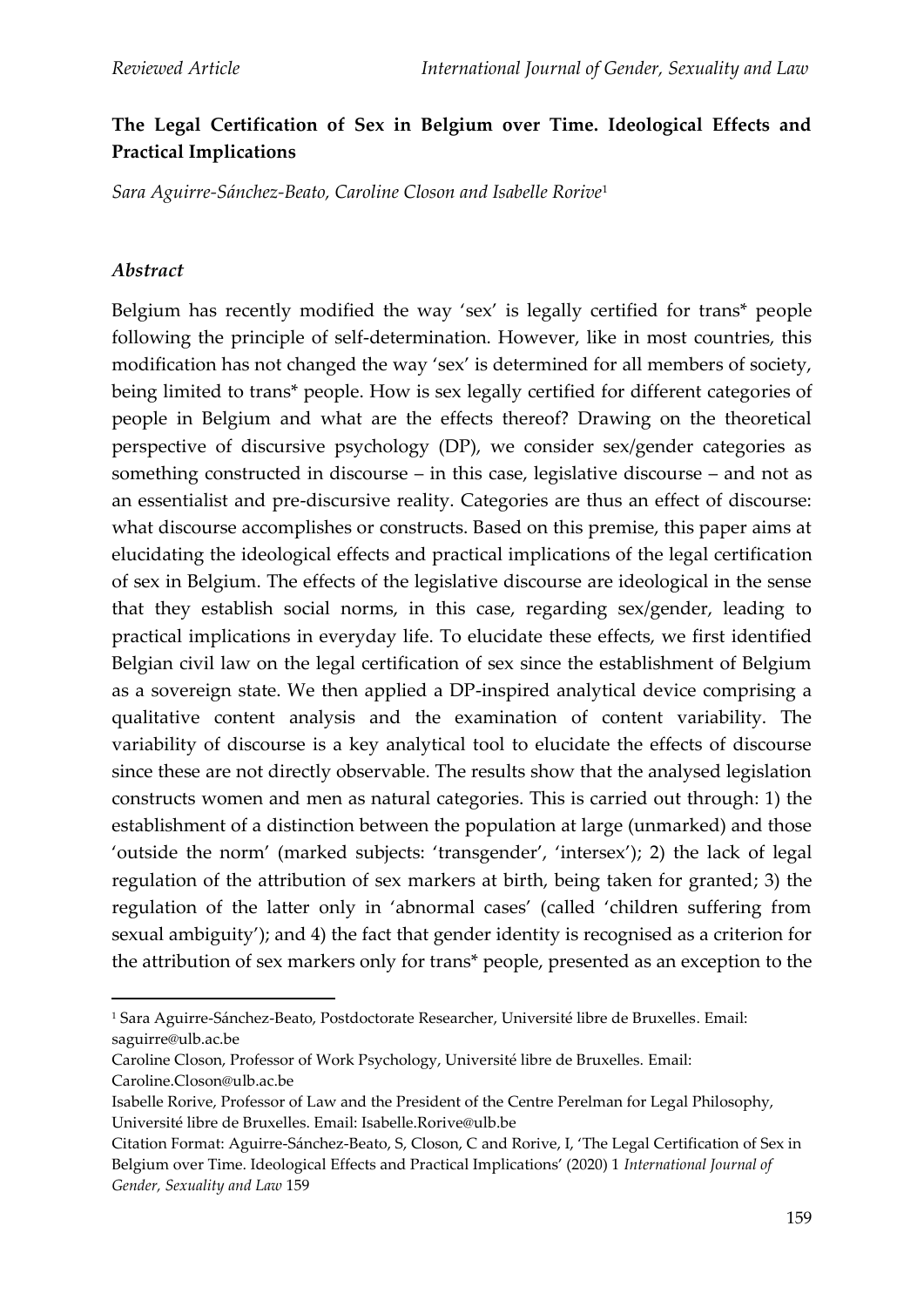norm. This variability reifies sexual dimorphism and naturalises the correspondence between 'biological sex' and gender identity, thereby constituting 'normative' and 'deviant' sex/gender categories. The results are discussed in light of the practical implications that this legal norm has in everyday life.

### *Keywords*

gender performativity; legal discourse; transgender; gender norms

### *Biography*

Sara Aguirre is a gender and diversity expert. As a scholar, she is particularly interested in understanding inequalities, exclusion and discrimination through the lens of everyday social and institutional practices. In her PhD work, she explored how gender norms are discursively produced in the legal field and in the workplace in relation to the legal definition of women and men and the gendered definition of 'worker'. She currently works as a post-doc researcher and project manager at the Université libre de Bruxelles (ULB) within the University Gender and diversity plan and the CALIPER project, a European project aiming at fostering gender equality in STEM disciplines.

Caroline Closon is a work psychology professor at the Research Centre for Work and Consumer Psychology, Université libre de Bruxelles (ULB). Her current research focuses on discrimination at work related to gender, sexual orientation and gender identity.

Isabelle Rorive is a law professor and the president of the Centre Perelman for Legal Philosophy, ULB (Université libre de Bruxelles, Belgium). As a senior expert member of the European Equality Law Network and an advisory board member of the Berkeley Centre on Comparative Equality and Anti-Discrimination Law, Isabelle Rorive pursues many of her research projects in a European or international setting with a multidisciplinary approach. With Emmanuelle Bribosia, she launched the Equality Law Clinic (ELC) in 2014. Her last books are: Governing Diversity. Migrant Integration and Multiculturalism in North America and Europe (PUB, Brussels, 2018) and Human Rights Tectonics. Global Dynamics of Integration and Fragmentation (Intersentia, Cambridge, 2018). More details on her webpage: https://www.philodroit.be/\_Rorive-Isabelle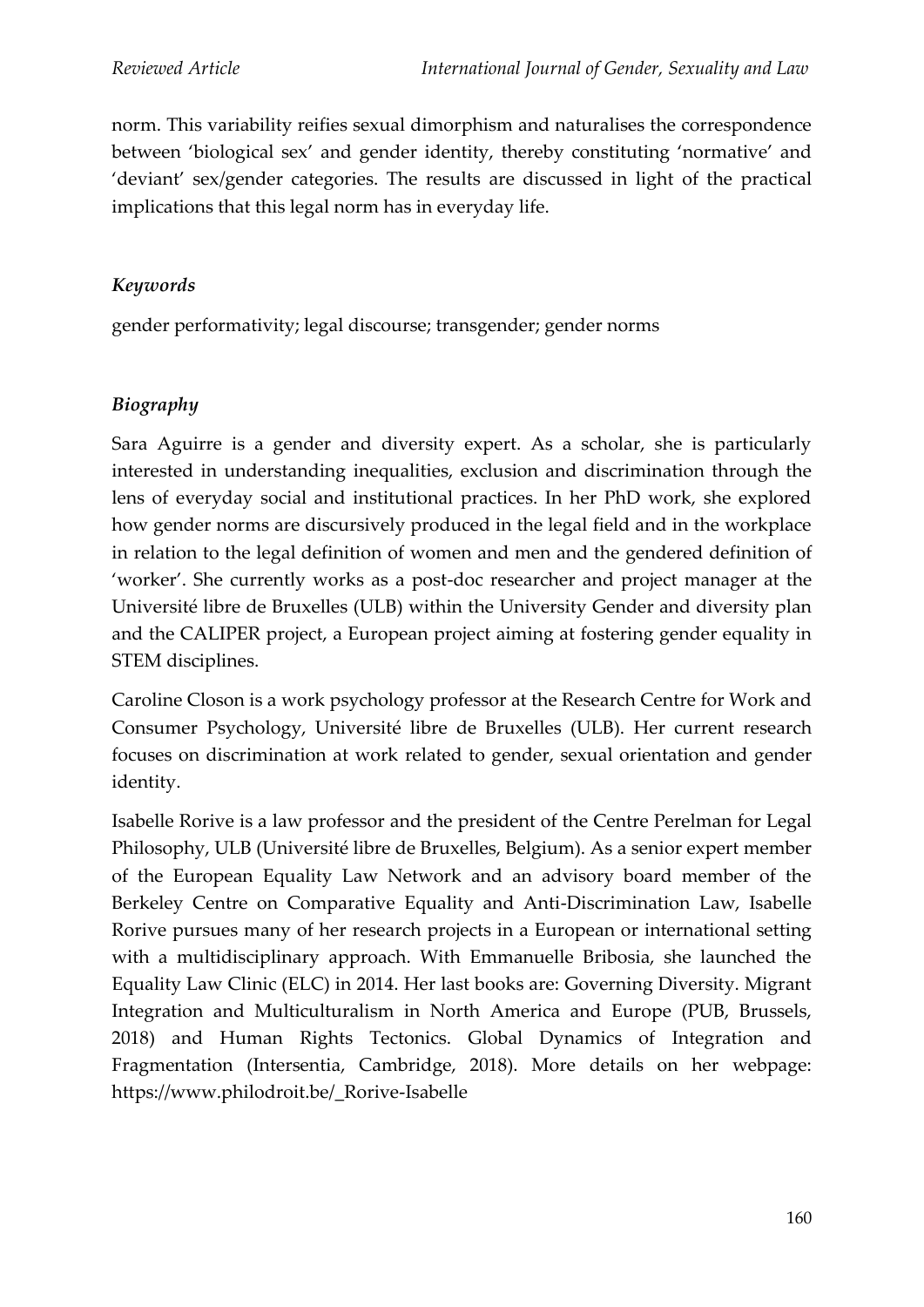### *Introduction<sup>2</sup>*

The classification of human beings into the categories of women and men is not only an everyday social practice but is also established in law. In most, if not all, national jurisdictions, every individual is assigned a sex $3$  at birth. This is usually indicated in their identity documents by dichotomous<sup>4</sup> sex markers, i.e. markers allowing for only two sexes<sup>5</sup>. Every time we show our identity documents, the reader sees the binary category (female/male) we were assigned at birth.

This visibility is problematic for those not identifying with the legal sex assigned at birth, such as trans\* people, <sup>6</sup> especially when their physical appearance does not 'match it'. Since identity documents serve the function of attesting who the individual is, the mismatch leads to various issues such as not being allowed to board a bus or to cross international borders (Bender-Baird, 2011), to pick up a parcel or to open a bank account (Bribosia and Rorive, 2018). Moreover, the visibility of the mismatch between their physical appearance and their legal sex forces them to 'come out as trans\*', putting them at risk of discrimination (Alessandrin, 2016). In other words, the mismatch renders trans\* people *visible as trans\**.

<sup>&</sup>lt;sup>2</sup> This paper stems from a doctoral research project entitled 'Discursive Practices Constructing Normative and trans\* Sex/Gender Categories. The effects of the legal certification of sex in Belgium and the definition of the (gendered) worker subject' (Aguirre-Sánchez-Beato, 2019).

<sup>&</sup>lt;sup>3</sup> We use the term 'sex' because this is the word employed in Belgian Civil law and Belgian identity documents.

<sup>4</sup> In a few jurisdictions, a third sex ('X') is also allowed.

<sup>5</sup> In Belgium, apart from the given name, which is usually feminine or masculine, there are two types of sex markers in the civil status: a letter indicating the 'sex' and the national identity number. The letter indicating the sex can be either F (for 'female') or M (for 'male'). The national identity number is gendered in the sense that uneven numbers are attributed to women, even numbers to men.

<sup>6</sup> Following Elliot's (2009) suggestion, we use the term 'trans\* people' as an 'umbrella term' to 'acknowledge the heterogeneous and non-harmonious constitution of the group' (2009: 7). The different theoretical definitions of trans\* people and the particular term employed respond to different needs and goals, as well as different ways of understanding gender variance (Aguirre-Sánchez-Beato, 2018; Bettcher, 2014, 2015; Elliot, 2009). A theoretical discussion of terms and definitions is beyond the scope of this paper. Moreover, the goal of this study is rather to examine how these and other sex- or gender-related categories (i.e. 'intersex') are defined by law. For this reason, in this paper we opt for an extensional definition that usually includes the following terms: 'transsexual', 'transgender', 'trans', 'queer' and 'gender non-conforming'.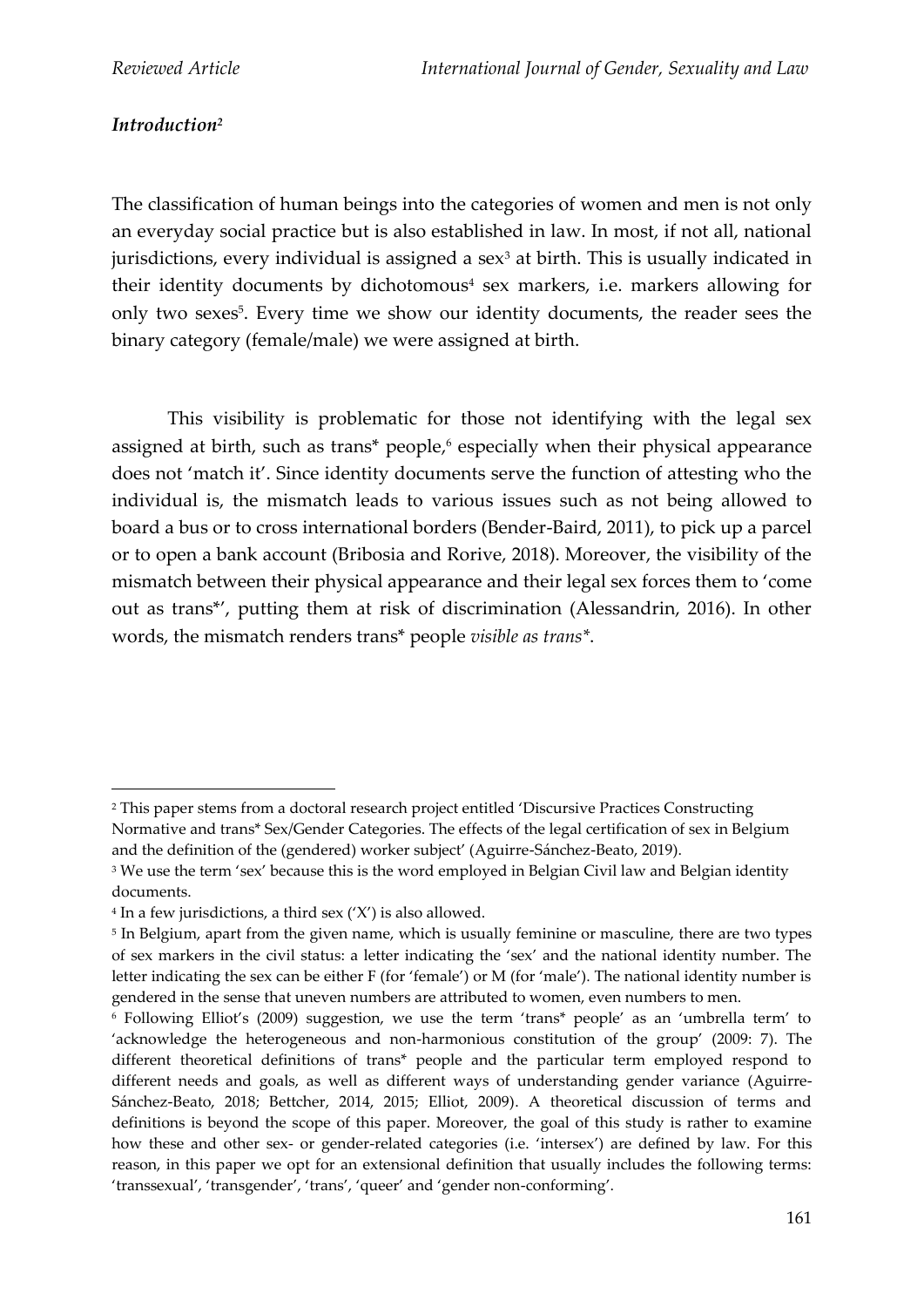Although the sex marker found in identity documents is not the only factor contributing to the 'outing'<sup>7</sup> of trans\* people, it is a particularly important one. According to an EU survey (FRA, 2014), 30% of trans\* respondents felt discriminated when they had to show their identity documents, while 87% stated that life would be easier if legal procedures to change sex markers in civil records were more accessible. However, in many national jurisdictions in Europe, such procedures are very complicated and harmful to human dignity (Amnesty International, 2014; Transgender Europe, 2017). Many states make the change contingent on the fulfilment of requirements which intrude on trans\* people's human rights, such as being diagnosed as having a mental disorder or undergoing medical procedures producing sterilisation (Bribosia and Rorive, 2018).

This was the case in Belgium until 1 January 2018, the date on which the Act of 10 May 2007 on Transsexuality<sup>8</sup> (M.B. 11 July 2007)<sup>9</sup> ceased to have legal effect. This Act granted 'transsexual people' the right to modify the sex marker in their civil status through a declaration before a registrar. However, the declaration had to be accompanied by medical and psychiatric certificates attesting that the concerned person had previously fulfilled several conditions. These included psychiatric monitoring, hormone treatment, a 'real-life test'<sup>10</sup>, genital surgery and sterilisation.

The recently adopted Act of 25 June 2017 on the reform of regulations concerning transgender persons with regard to the notification of a change to the registration of sex in civil status records and their consequences (M.B. 10 July 2017) replaced that Act, amending the way sex is legally certified for 'transgender people'<sup>11</sup> in Belgium. Following the principle of self-determination also recently implemented in other European countries<sup>12</sup>, this new Act has removed nearly all medical conditions<sup>13</sup> required to modify the sex marker. However, as Cooper and Renz (2016) state, in most countries, this amendment is based on the legal accommodation of

<sup>7</sup> 'To out someone' is a commonly used expression to describe the situation in which the trans\* characteristic of an individual is known without the concerned person's permission, particularly when the individual is not 'visibly trans\*'.

 $8$  In Belgium, the acts are named according to their date of adoption.

<sup>9</sup> M.B. stands for *Moniteur Belge*, the official journal of Belgium issued by the Federal Department of Justice. The reference includes the date of the M.B. in which the act was published.

<sup>&</sup>lt;sup>10</sup> This test consists of being dressed and behaving like 'the other sex' over a period of time.

<sup>11</sup> Note the change of terminology from 'transsexual' to 'transgender' between the two Acts.

<sup>12</sup> In chronological order: Denmark (2014), Malta (2015), Ireland (2015), Norway (2016), Belgium (2017) and Portugal (2018).

<sup>&</sup>lt;sup>13</sup> Except for minors between 16 and 18 years old.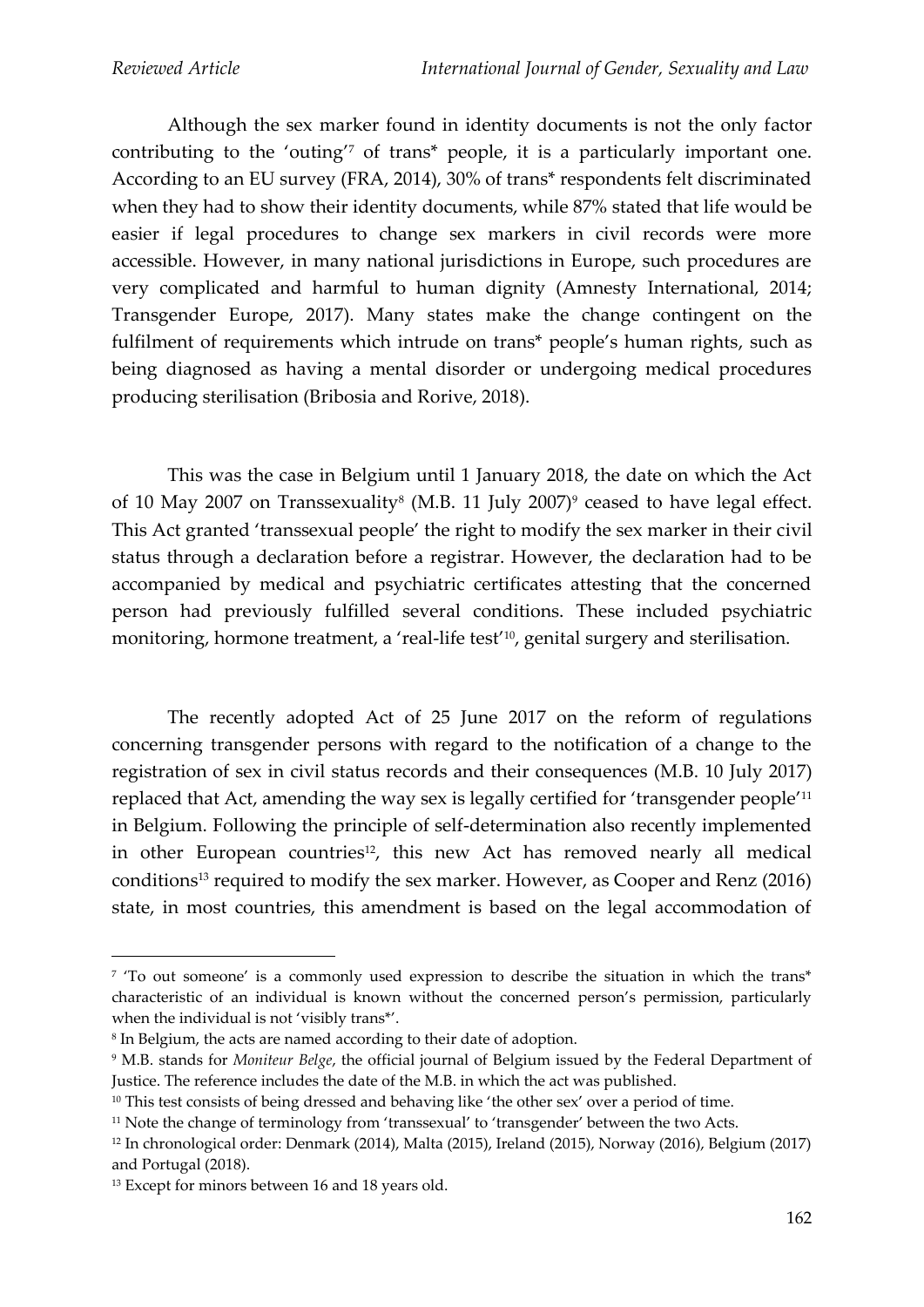trans\* populations as a disadvantaged minority, without changing the way sex is determined for all members of society.

Based on this premise, the research question we address in this paper is: *how is sex legally certified for different categories of people in Belgium and what are the effects thereof?* Specifically, the paper aims at elucidating the ideological effects and practical implications of the legal certification of sex for different populations in Belgium over time. The *ideological effects* refer to the establishment of certain social norms that, in this case, constitute sex/gender categories, while civil law has *practical implications* regarding the social contexts in which the legal sex marker is used, as legal norms defining sex/gender categories interact with other social norms.

Drawing on the theoretical perspective of discursive psychology (DP) (Section 1), we consider sex/gender categories as something constructed in discourse – in this case, legislative discourse – and not as an essentialist and pre-discursive reality. Normative sex/gender categories are thus an *effect* of discourse. According to this theoretical framework, discursive effects are not readily available for study, though can be elucidated through an examination of discourse *variability*. To elucidate the effects of legislation, we first identified Belgian civil law on the legal certification of sex since the establishment of Belgium as a sovereign state in 1831 (Section 2.1.). We then applied a DP-inspired analytical device (Section 2.2.) comprising a qualitative content analysis and the examination of content variability. An examination of the contents of the acts and their variability (Section 3) allowed us to discuss the normative effects of this legislation and its practical implications (Section 4). We conclude with some recommendations.

# *1. Discursive psychology and legislation: the construction of (normative) sex/gender categories*

This piece of research is framed within the studies of gender and discourse. While the multiple theoretical perspectives addressing the relationship between the two are heterogeneous, they share the assumption that language plays a central role in the social construction of gender categories. Within these perspectives, gender is understood as a discursive practice, performed through the repetition of meaningful actions (Butler, 1990; Foucault, 2015; Wittig, 1992).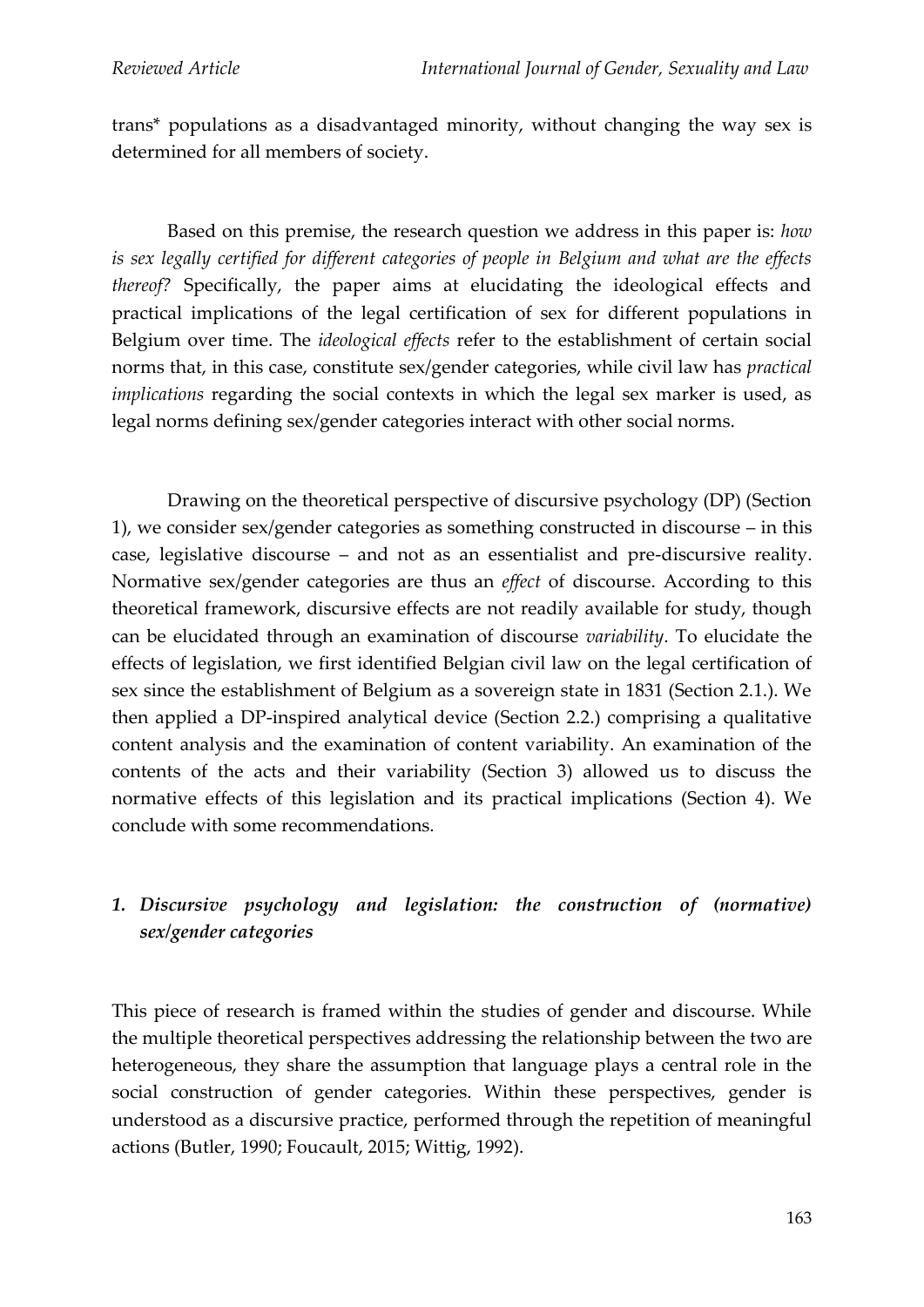Butler (1990, 1993) shows how language performativity can be a social and political power device. *Prima facie*, the utterances 'it's a boy' or 'it's a girl' would seem only to describe a fact, though actually they also accomplish a performative action establishing and reproducing a *social norm*. In this sense, the category creates that to which it refers. As she states, 'gender is not to culture as sex is to nature; gender is also the discursive/cultural means by which "sexed nature" or a "natural sex" is produced and established as "prediscursive", prior to culture, a politically neutral surface on which culture acts' (Butler, 1990: 7).

In line with this thinking, we use the term 'sex/gender categories' to underline the importance of not taking the body for granted but, instead, of examining how the meanings assigned to it are socially constructed<sup>14</sup>. Our interest centres on the performance of norms constructing sex/gender categories in Belgian civil law. Legal discourse, as with other types of discourse, is performative and produces norms. But it has the particularity that it takes a sovereign form 'whereby the speaking of declarations are, often literally, "acts" of law' (Butler, 1997: 16). In our case, Belgian civil law establishes two mutually exclusive categories (female/woman vs male/man)<sup>15</sup> compulsorily applied to the civil status of *all* citizens.

Although Butler's work constituted a significant turning point in our understanding of gender, it has also been criticised for being mostly theoretical, lacking an analytical programme for examining the production of gender categories in specific contexts (McIlvenny, 2002; McNay, 1999). In this paper, we contribute to filling this gap by examining how Belgian civil law constructs sex/gender categories and the effects of such categorisation. To do this, we draw on the theoretical and methodological perspective of discursive psychology (DP) and the analytical tools it offers.

<sup>&</sup>lt;sup>14</sup> The assumption of a social construction stance does not imply that gender identities or categories are fictional or that there are no differences between sexed bodies. It is rather an anti-essentialist stance in the sense that we assume that categories do not exist 'out there' regardless of human intervention because there is no categorisation without the subjects performing the categorisation (Ibáñez, 1985). Even so, gender is very real in its effects, constituting categories and identities (Meadow, 2010; Rubin, 2003).

<sup>15</sup> Until now, Belgium only accepts two legal sexes (see footnote 4) but the Constitutional Court ruled on 19 June 2019 (no. 2019-99) that this is in breach to the right to equality and non-discrimination.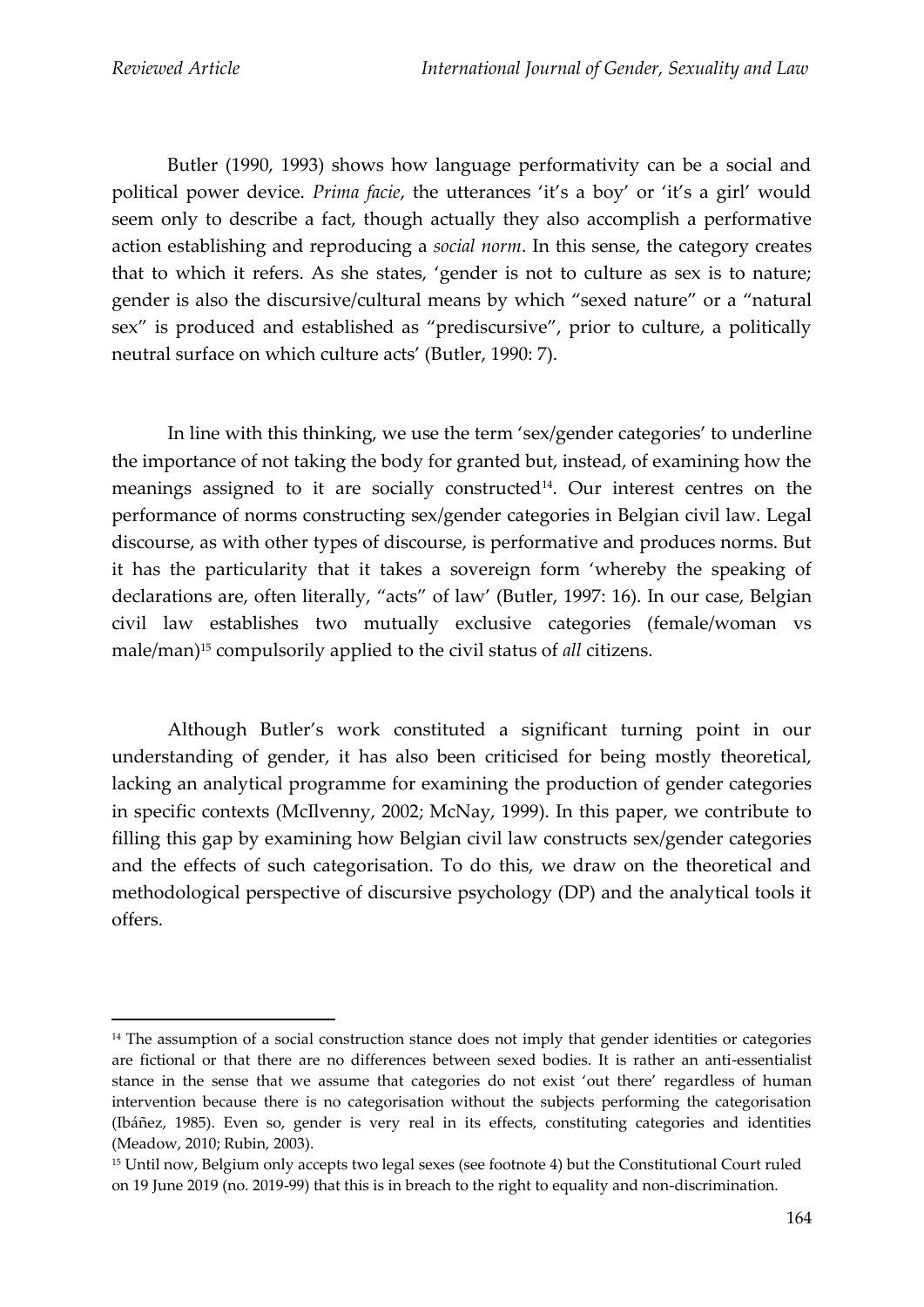DP is one of the many approaches to discourse analysis, a field of study focused on the analysis of language in use and characterised by its interdisciplinary nature (Íñiguez-Rueda, 2003). It emerged within social psychology in the United Kingdom in the 1980s (Martínez-Guzmán, Stecher and Íñiguez-Rueda, 2016; Wiggins, 2017), significantly expanding the boundaries of the discipline. Its main contribution has been to extend the study of psychological matters – e.g. categorisation, persuasion, attitudes – into the areas of language and social interaction (Sisto Campos, 2012; Weatherall, 2012).

Influenced by the 'turn to language' that took place in the social sciences, DP is based on the assumption that language does things and has functions. Wiggins (2017) summarises the main principles of DP as follows: 1) discourse is both constructed and constructive; 2) discourse is situated within a social context; and 3) discourse is action-oriented.

The first principle assumes a social constructionist stance that considers that our objects of study are not independent of our representation of them (Burr, 1995). In this sense, discourse 'is then argued to be one of the main ways in which the world is socially constructed' (Wiggins, 2017: 9). DP analyses how notions become common usage over time, what counts as knowledge, truth or reality, and what consequences this has for different people.

The second principle assumes that discourse is situated within a rhetorical or argumentative context. In other words, discourse constructs some versions of reality, while undermining others: it has an argumentative nature. This is not only an empirical observation, but also a methodological principle (Edwards, 2003). It is therefore important to examine not only what is being supported, but also what is being explicitly or implicitly rejected (Billig, 1991). In this sense, the *absence of debate* is indicative of a common adherence to a particular stance, thereby revealing where the *norm* is. From a DP point of view, the norm does not precede the action, but it is embedded in it: norms are to be found within the social practices themselves and social practices are constitutive of norms. This includes *discursive* practices.

The third principle assumes that if discourse constructs different versions of events and is situated in specific contexts, it will accomplish functions and effects by acting within and on the context. DP thus focuses on actions carried out through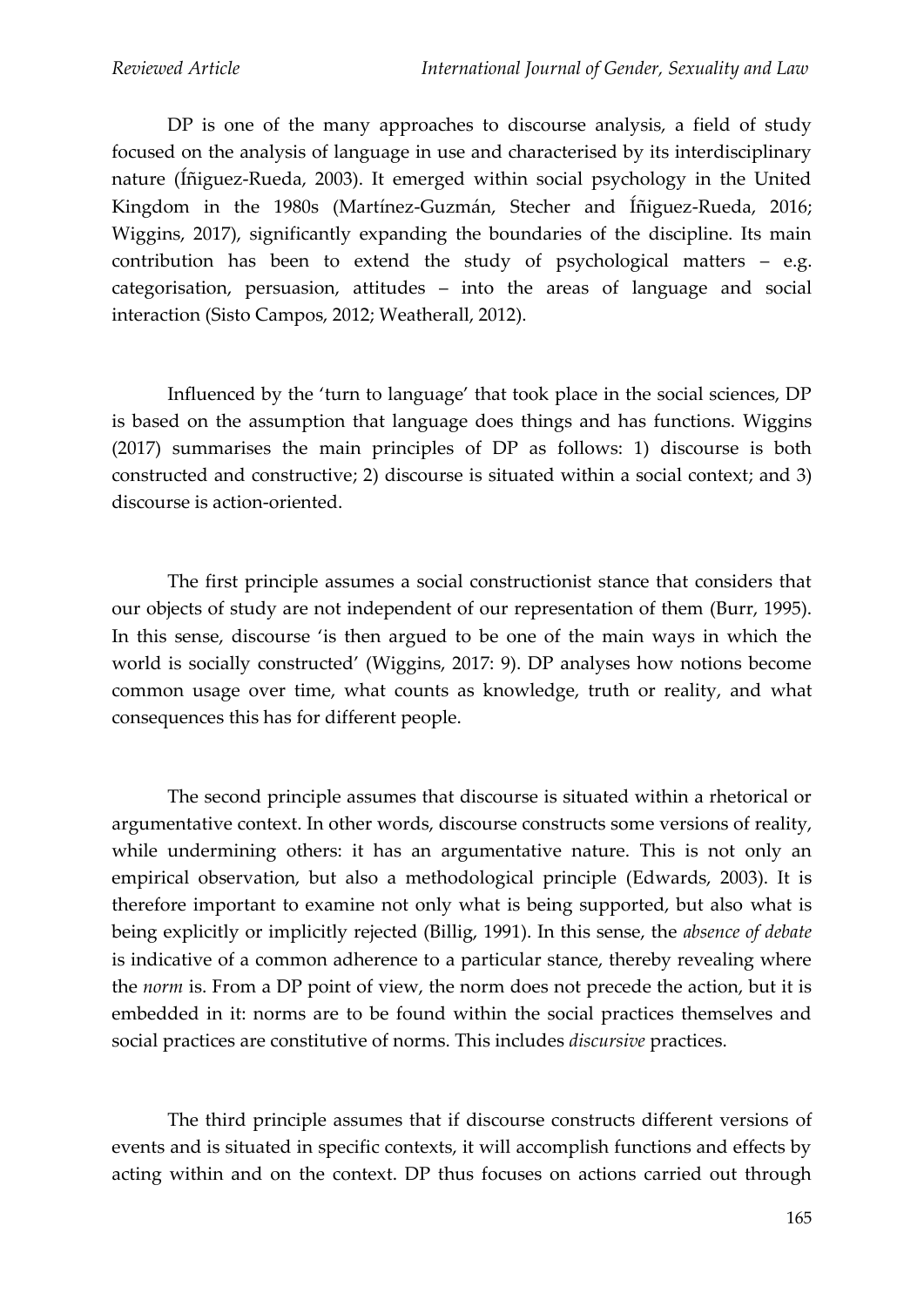discourse, i.e. taking an anti-representational stance towards language: language does not (only) represent but is also performative. In other words, it performs actions. This stance on language is a common denominator between Butler's work on performativity and DP's focus on action (Martínez-Guzmán and Iñiguez-Rueda, 2010). In this sense, discourse performs ideological functions: it can promote and maintain, but also challenge, certain social relations. As Íñiguez-Rueda and Antaki (1994) explain, the analysis consists of 'revealing the power of language as a constitutive and regulatory practice' (1994: 63).

However, the functions or effects are not in general *directly available* for study in a straightforward way in the sense that they are not always explicitly uttered (Wetherell and Potter, 1988). For instance, an apology can be made without people necessarily saying that they are sorry or that they apologise, i.e. an apology may be the effect of discourse, not its content. In a similar vein, civil law constitutes normative sex/gender categories without explicitly mentioning that it is doing so.

It is nevertheless possible to shed light on the functions or effects through analysing the *variability* of discourse. Variability is inevitable due to the dilemmatic nature of common usage, which determines the argumentative feature of discourse. People use language to *construct* different versions of reality, with their accounts showing significant *variation* depending on the aim pursued. People's accounts, descriptions and explanations vary according to the stance that they take in controversies. The effects are thus the results of analysis rather than raw data. In this paper, we elucidate the normative effects of Belgian civil law regulating the certification of sex via an analysis of its variability<sup>16</sup>.

### *2. Method and procedure*

#### *2.1 Identification and selection of the legislative corpus*

<sup>&</sup>lt;sup>16</sup> Variability in discourse is articulated through particular uses of discursive or rhetorical devices, defined as 'techniques for the construction of facts' (Edwards and Potter, 1992). However, this does not imply that there is no regularity in discourse. As Potter and Wetherell (1988) explain, there is regularity in variability. It does imply, however, that the individual (and its assumed consistency) is abandoned as the unit of analysis. The unit of analysis is the particular use of discursive or rhetorical devices. The appreciation of variability in the content of the corpus (assessed through the presence or absence of specific elements) allowed us to elucidate the effects of the legislation as a whole.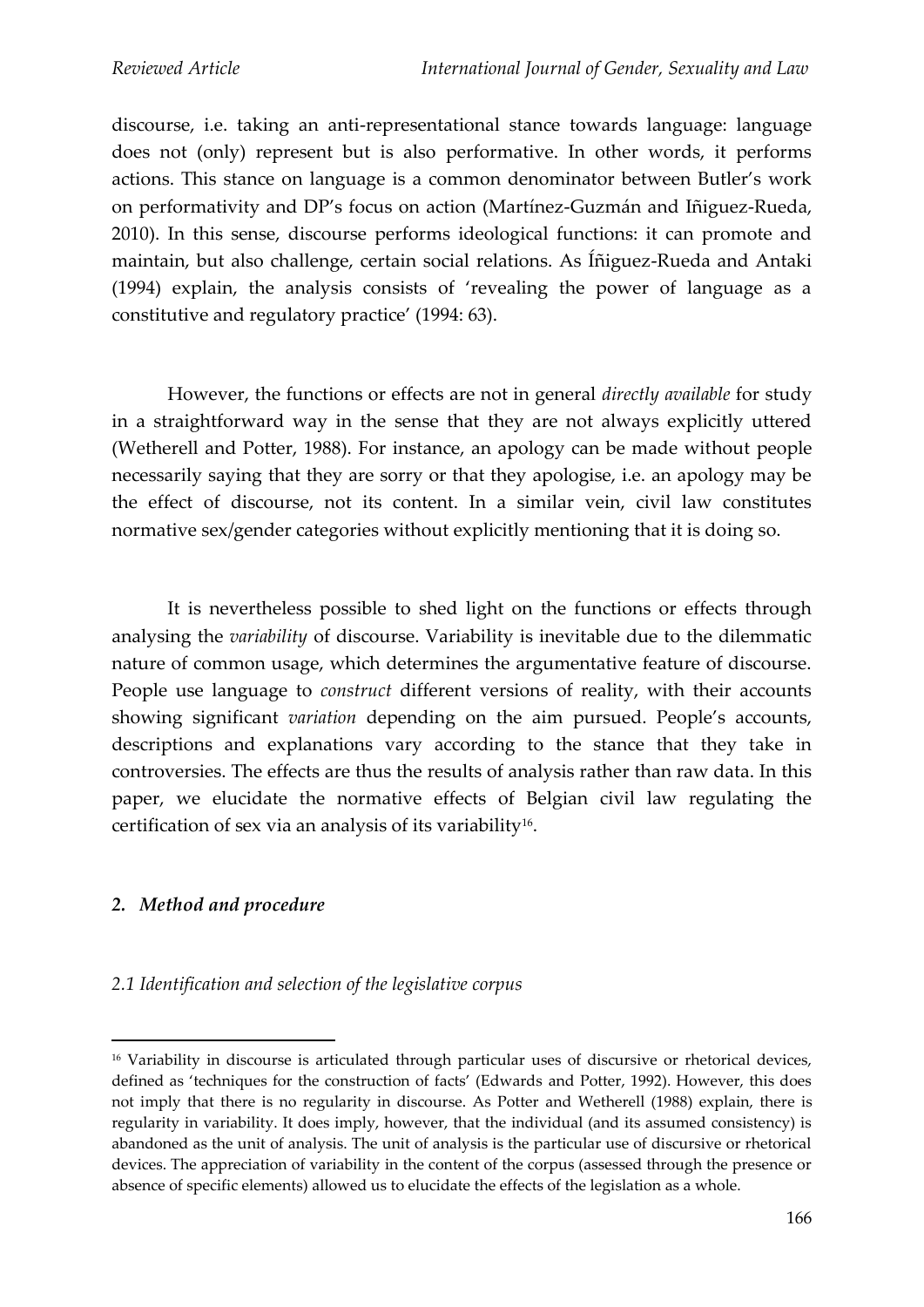To elucidate the ideological and practical effects of the legal certification of sex for different populations in Belgium over time, we identified all corresponding Belgian legal provisions, as well as documents related to their associated parliamentary work. First established in a person's birth certificate, the sex marker is part of a Belgian's civil status, a federal matter governed by the Civil Code. Dating back to 1804, the current Belgian Civil Code is based on the French 'Napoleonic Code'. Although the Code has been adapted over time, the legal basis remains the same. The declaration of birth and the birth certificate are handled in Book I (of persons), Title II (of records of civil status), Chapter II (of records of birth), Articles 55-62 of the Civil Code. Different acts have amended these provisions, while various Ministerial Circulars (hereafter: Circulars) have guided their interpretation.

Starting with the latest version of the Civil Code available in January 2018<sup>17</sup> (version 7718), we identified the Acts which have amended and/or added an extra article to the original Book I, Title II, Chapter II directly or indirectly concerning the sex marker in the civil status. Since many Acts published before 1997 are not available online, we consulted the paper versions of the *Moniteur Belge* in the *Université libre de Bruxelles* law library. We then read through these Acts, checking whether they themselves replaced others that had previously amended that chapter with regard to the sex marker. This procedure allowed us to reproduce all sexrelated amendments to this chapter. We did not include those introducing an amendment not directly concerned with the sex marker. The final list of Acts included in the corpus is presented in Table 1, together with the short name assigned to facilitate reading.

<sup>&</sup>lt;sup>17</sup> Date on which the Legal Gender Recognition Act entered into force.

<sup>&</sup>lt;sup>18</sup> This version was in force until 1 March 2018. There have been no further amendments of Articles 55, 56 and 57 as of the date of the first submission of the paper (August 2019).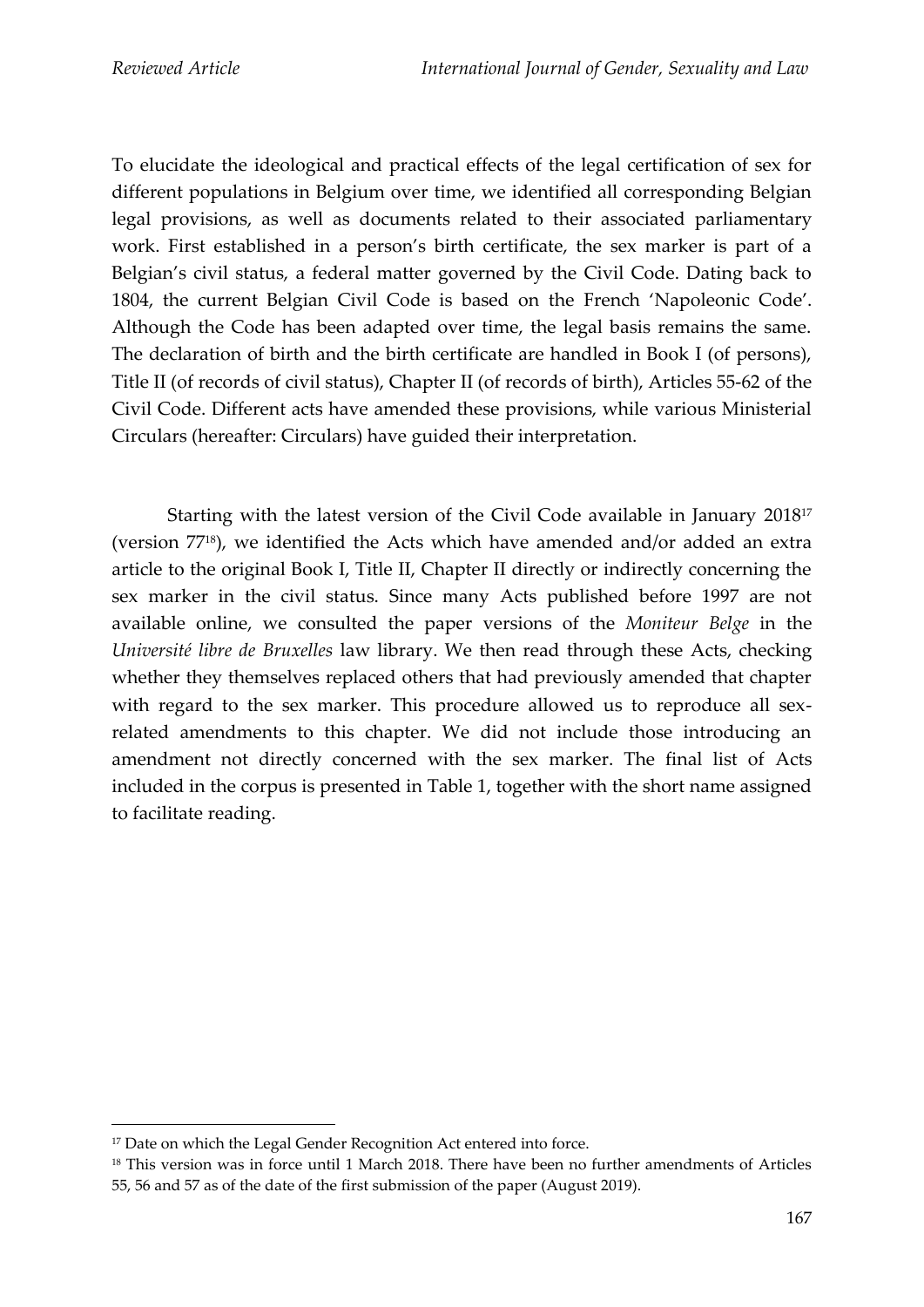| Table 1. Code and acts included in the corpus |  |
|-----------------------------------------------|--|
|-----------------------------------------------|--|

| <b>Full name</b>                                                                                                                                                                                                                          | <b>Short name</b>                      |
|-------------------------------------------------------------------------------------------------------------------------------------------------------------------------------------------------------------------------------------------|----------------------------------------|
| (1) Civil Code. Book I (of people), Title II (of records<br>of civil status), Chapter II (of records of birth)                                                                                                                            | Napoleonic Code                        |
| (2) Act of 23 November 1961 amending Article 55 of<br>the Civil Code (M.B. 16 January 1962)                                                                                                                                               | Act amending Article 55                |
| (3) Act of 30 March 1984 modifying the articles 55,<br>56 and 57 of the Civil Code and article 361 of the<br>Penal Code (M.B. 22 December 1984)                                                                                           | Act amending Articles 55, 56<br>and 57 |
| (4) Act of 10 May 2007 on Transsexuality (M.B. 11)<br><b>July 2007)</b>                                                                                                                                                                   | <b>Transsexuality Act</b>              |
| (5) Act of 15 May 2007 modifying article 57 of the<br>Civil Code with regard to the notification of the<br>sex of a child suffering from sexual ambiguity<br>(M.B. 12 July 2007)                                                          | Act on Sexual Ambiguity                |
| (6) Act of 14 January 2013 including several<br>provisions concerning the reduction of workload<br>within the judicial system (M.B. 1 March 2013)                                                                                         | Act Reducing the Judicial<br>Workload  |
| (7) Act of 25 June 2017 on the reform of regulations<br>concerning transgender persons with regard to<br>the notification of a change to the registration of<br>sex in civil status records and their consequences<br>(M.B. 10 July 2017) | Legal Gender Recognition<br>Act        |

Having identified the Acts, we looked for the associated parliamentary work on the Chamber of Representatives' website (bills, parliamentary debates, hearings and amendments). Given that both the French and Dutch versions of the documents are official, only the French version was sought and included in the corpus. We downloaded and read all the documents, selecting the ones directly or indirectly related to the registration and/or modification of the sex marker in the civil status. We also selected the sections within each document concerning issues of interest, excluding documents and/or sections of documents addressing other issues, such as amendments to the Judicial Code, questions related to names and surnames or sections merely dealing with administrative matters. In total, 48 documents constituted the final corpus (see the Annex for the complete list).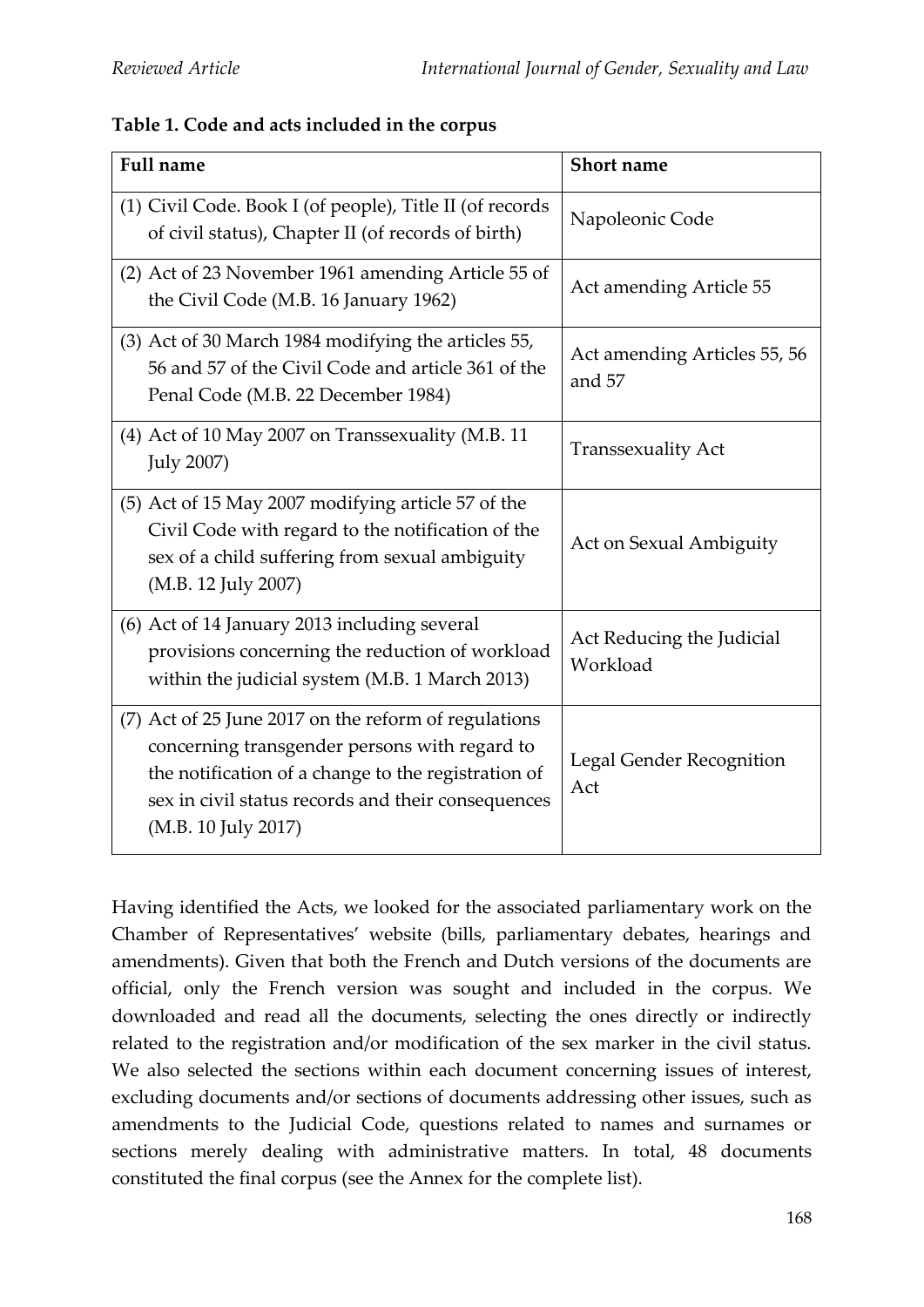#### *2.2 Analytical device: qualitative content analysis and examination of content variability*

The discourse analysis method proposed by DP entails a very detailed and exhaustive examination of linguistic forms and variations in their use, i.e. the very specific way in which language is employed. However, it is difficult to perform such a detailed analysis on a very large corpus of data. Taking into account the size of our corpus, we developed a DP-inspired analytical device that allowed us to describe efficiently how Belgian legislation has certified the sex marker for different categories of people over time and the effects of that legislation. The analytical device comprises two phases: a qualitative content analysis and the consequent examination of content variability.

Content analysis is a method describing the *content* of texts and talk. Applicable to any type of data record, it is a text interpretation technique using codes as the fundamental element to describe the characteristics of the data content (Andréu Abela, 2000). It aims not only to systematise and explain the content of texts with the help of qualitative or quantitative hints, but also to make inferences. One of the advantages of this method is that it is not dependent on any specific theory and epistemology (Braun and Clarke, 2006), making it applicable across a variety of theoretical perspectives. This feature makes content analysis compatible with the discursive perspective adopted in our study.

Content analysis can be quantitative or qualitative. The former examines the frequency of occurrence of determined codes within a corpus, whereas the latter describes their qualitative content. In the same vein, it can follow an inductive or a deductive procedure. In the first case, the categories emerge from the corpus, whereas in the second case they are theoretically driven. Our content analysis was qualitative and deductive: we applied a series of pre-established codes to each Act in order to identify its qualitative content. The analytical codes were established based on the DP perspective towards gender categories and norms described above. Table 1 presents the codes used, their definition and the underlying theoretical assumption.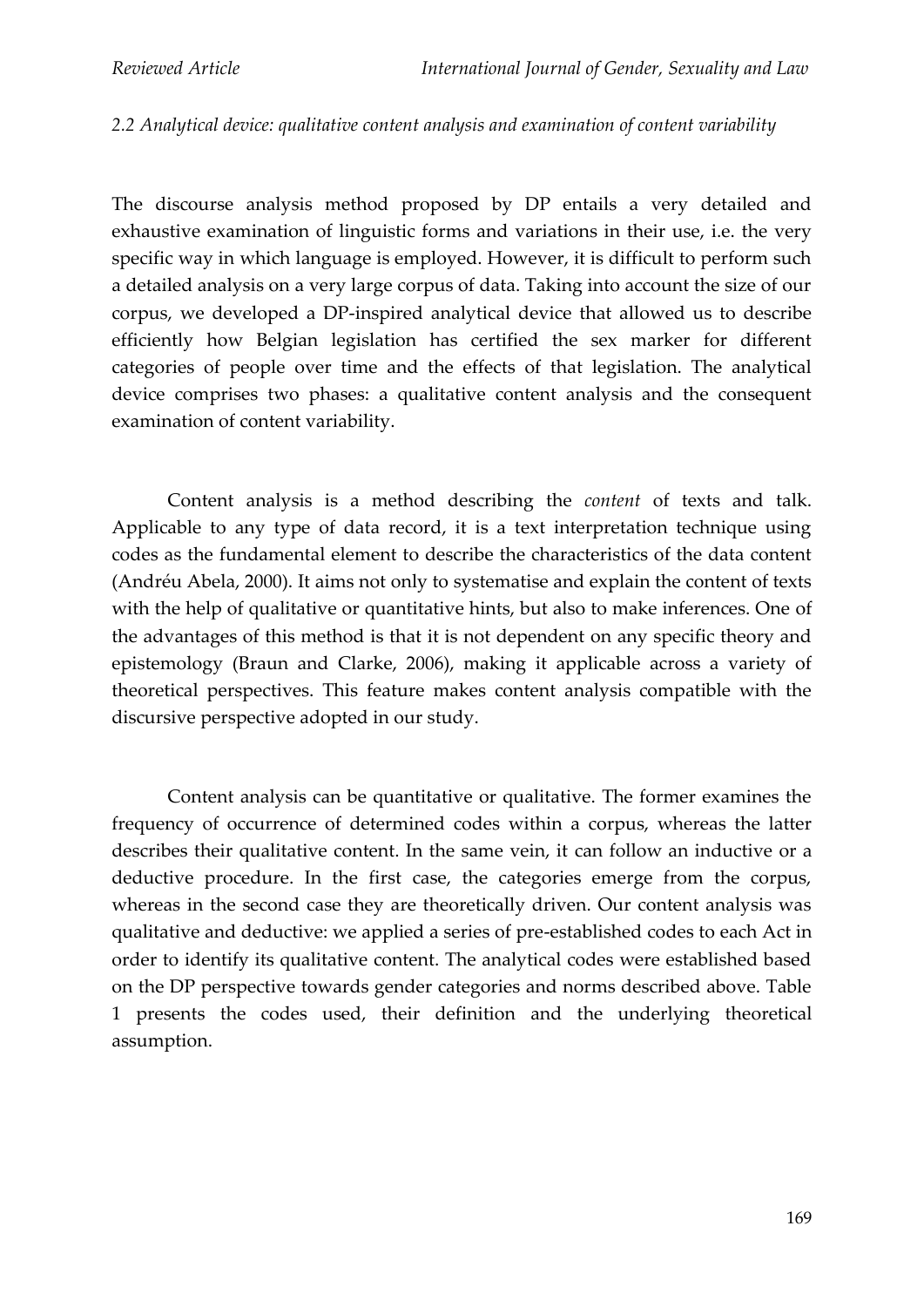| Code                             | Definition of the code                                                                                                                                     | Underlying theoretical<br>assumption                                                                                                                                                                                                                                             |  |  |  |
|----------------------------------|------------------------------------------------------------------------------------------------------------------------------------------------------------|----------------------------------------------------------------------------------------------------------------------------------------------------------------------------------------------------------------------------------------------------------------------------------|--|--|--|
| Date of adoption                 | Date on which the Act was<br>adopted.                                                                                                                      | The presence or absence of<br>legislation on a specific matter<br>over time is indicative of the<br>evolution of the argumentative<br>context: what is taken for granted<br>(norms or conventions) and/or the<br>emergence of new social norms.                                  |  |  |  |
| Type of legal<br>matter          | Specific matter addressed by<br>the Act: 1) registration of the<br>sex at birth or 2) its<br>subsequent modification.                                      | The category creates what it refers<br>to: the term employed to define                                                                                                                                                                                                           |  |  |  |
| Legal subject                    | Individual(s) concerned by<br>the Act: term(s) employed.                                                                                                   | the legal subject, the type of legal<br>matter addressed, the purposes of                                                                                                                                                                                                        |  |  |  |
| Purposes                         | What is to be officially<br>achieved by means of the Act.                                                                                                  | the Act, the changes incorporated<br>and the criteria used to define sex<br>accomplish the action of                                                                                                                                                                             |  |  |  |
| Changes                          | Changes incorporated in the<br>Act.                                                                                                                        | constituting sex/gender<br>categories.                                                                                                                                                                                                                                           |  |  |  |
| Sex criteria                     | Criteria used to certify the sex<br>of an individual in the Act.                                                                                           |                                                                                                                                                                                                                                                                                  |  |  |  |
| <b>Stakeholders</b><br>consulted | Number and type of<br>individuals (experts, civil<br>society, professionals,<br>governmental bodies, etc.)<br>consulted during the drafting<br>of the Act. | It is indicative of the degree of<br>controversy on a specific matter<br>since we do not discuss about<br>what is taken for granted. The<br>type of individuals consulted also<br>indicates how the matter is<br>framed and who is considered to<br>be an expert in that regard. |  |  |  |
| Intertextuality                  | Relationship between the<br>Acts: whether an Act amends<br>and/or is amended by the<br>others.                                                             | Discourse is always situated<br>within an argumentative context.                                                                                                                                                                                                                 |  |  |  |
| Current state of                 | Whether the Act is in force or                                                                                                                             | Taking into account the different                                                                                                                                                                                                                                                |  |  |  |

**Table 1. Codes used in the content analysis**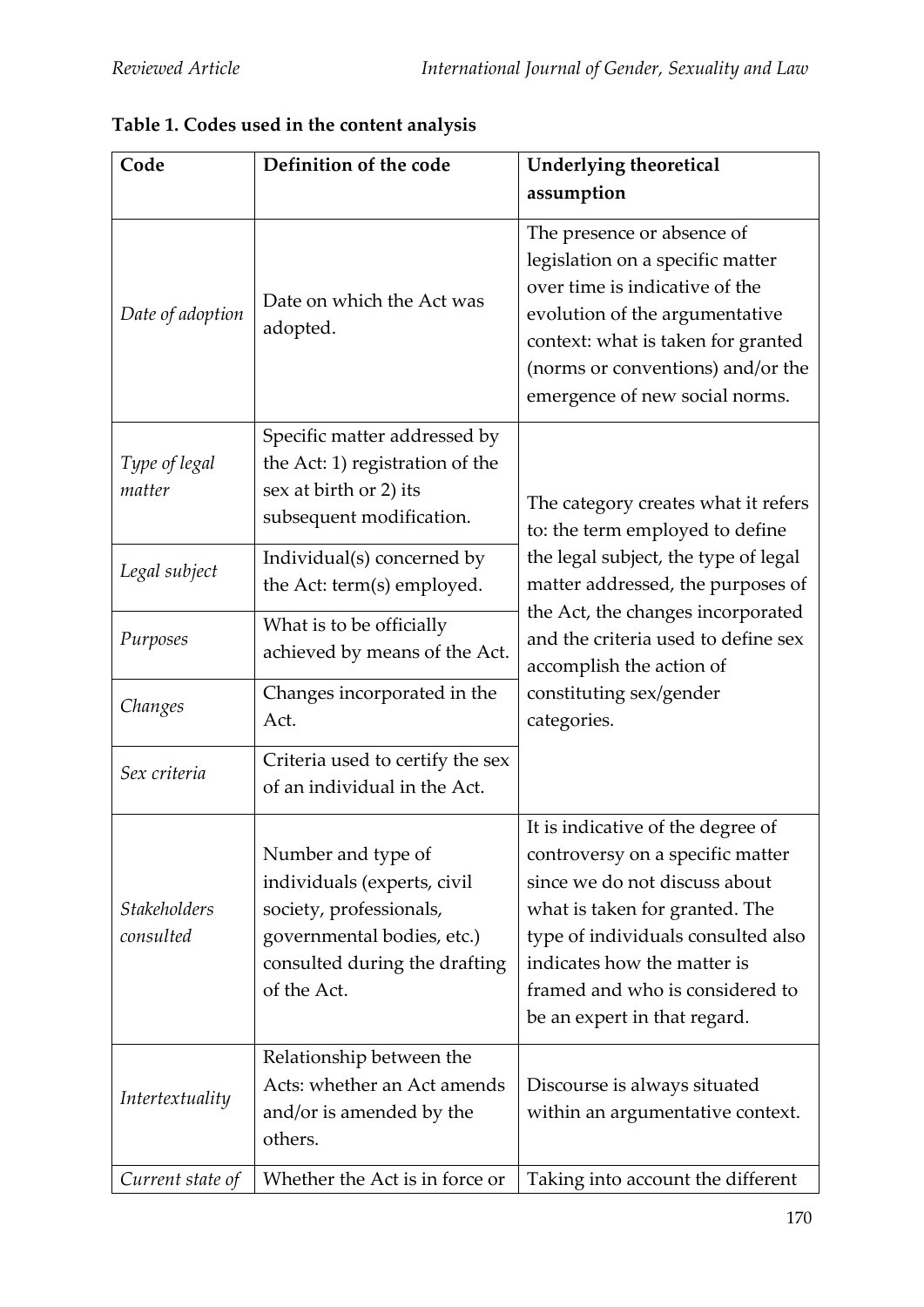| the act | has been replaced by another | Acts in place nowadays, the         |
|---------|------------------------------|-------------------------------------|
|         | Act.                         | legislation as a whole can be said  |
|         |                              | to function as a macro speech act   |
|         |                              | (Van Dijk, 2005), establishing both |
|         |                              | the norm and the exception(s) to    |
|         |                              | that norm.                          |
|         |                              |                                     |

The results of the content analysis are presented in Table 2. After identifying and systematising the content of the Acts, we then examined the variability of their content in order to elucidate the effects of the legislation. As explained above, the effects performed by discourse are not necessarily explicitly uttered and, thus, not directly available for study. By comparing the Acts, we were able not only to identify the different legal constructions of sex over time, but also to elucidate the ideological effects of the current legislation.

## *3. Results*

## *3.1. Description of the content of the acts*

## (1) Napoleonic Code

Since adoption of the Belgian Civil Code, articles 55-62 of Book I, Title II, Chapter II have addressed the question of declaring and recording birth, *inter alia* regulating the civil status of all new-borns. The information that the birth certificate must contain, including the child's sex, is listed in Article 57. The other articles concern related issues: where, when and how the birth is to be declared (Article 55), by whom (Article 56), the procedure that must be followed when a new-born is found (Article 58), the procedure when a child is born on a boat (Article 59-61) and the act of recognition of the child<sup>19</sup> (Article 62). Therefore, the most relevant articles for understanding the registration of sex are Articles 55, 56 and especially 57. It is important to note that all these articles were subsequently amended. The qualitative content analysis carried out here examines the first version of the Civil Code (Napoleonic Code).

<sup>19</sup> Act by which someone certifies that a maternity or paternity bond exists between her or him and the child.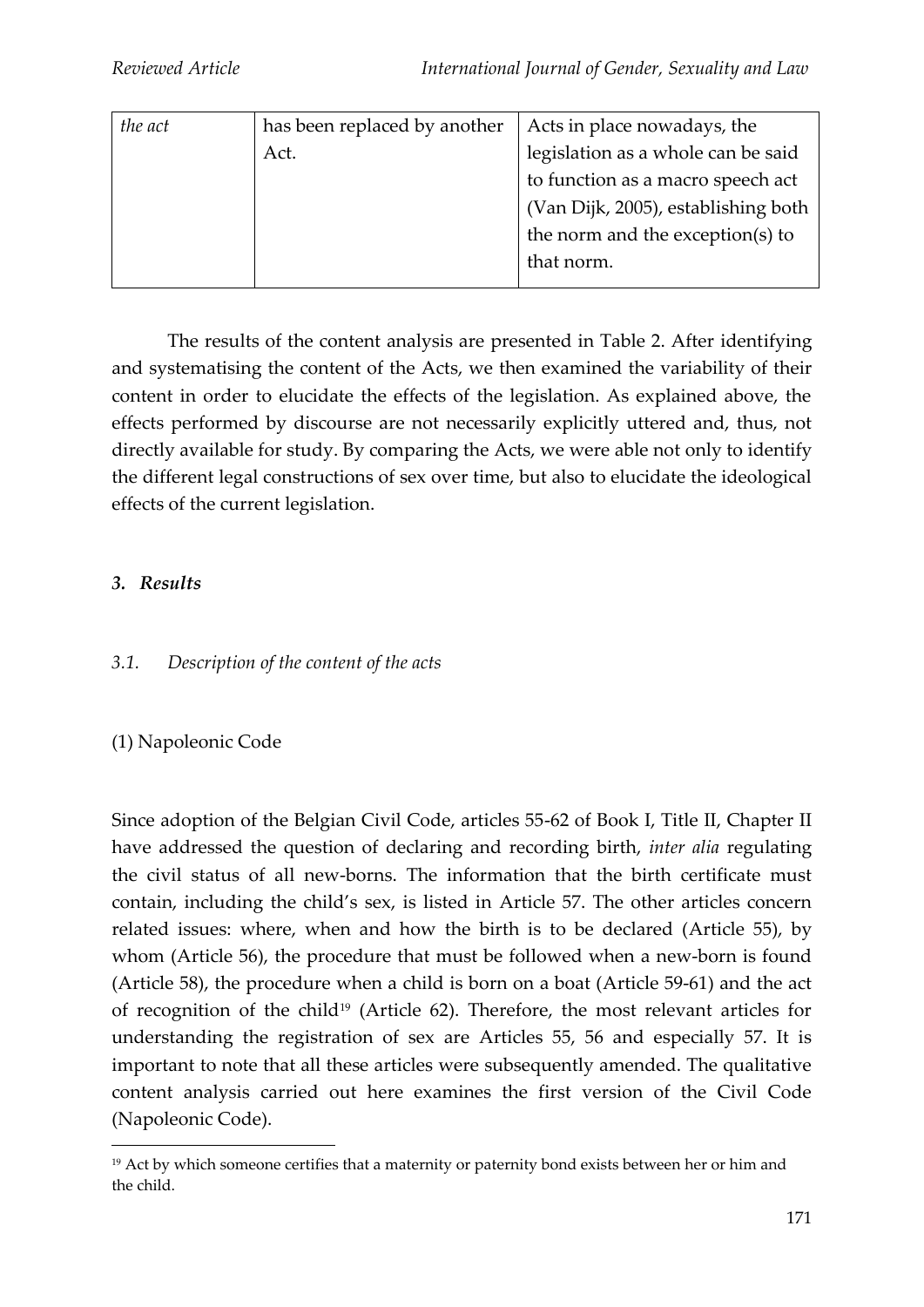The original Asrticle 55 stated that the birth had to be declared within three days following delivery and that the new-born had to be presented before the registrar. Article 56 stated that the birth of the child had to be declared by the father and, in the absence of the father, by a doctor, midwife or any other health professional who assisted at the birth.

Article 57 provided that the birth certificate had to contain:

'… the day, time and place of birth, the *sex of the child,* <sup>20</sup> and the name given to him or her, the names, surnames, profession and address of the father and the mother, and those of the witnesses<sup>'21</sup> (Civil Code, 1804, p. 15).

As we can see, the Civil Code does not mention the criteria upon which the registration of the child's sex marker was determined, who determined it or which possible sexes could be registered. The same is true for the preparatory work of the Code.

The Napoleonic Code was drafted by a commission of jurists under the rule of Napoleon. Records of the preparatory work done by the French Council of State show that the definition of sex was not specifically debated during drafting. However, the use of utterances expressing contrasting sexes, such as 'one or the other sex' and 'the weaker sex' (referring to women) as opposed to 'the stronger sex' (referring to men), indicates a binary classification of sex expressed through the categories 'woman' and 'man'. The binary contrast was undoubtedly present in legislation at the time.

(2) Act amending Article 55

This Act, adopted on 23 November 1961, aimed to extend the deadline for declaring a birth. It applied to all citizens. The three days established by the Napoleonic Code was deemed too short, especially when the birth took place before a public holiday. The Act established that Saturdays, Sundays and public holidays were not to be included in the 3-day deadline. No expert or external body was consulted.

<sup>20</sup> Emphasis added.

<sup>&</sup>lt;sup>21</sup> All the legislative excerpts presented in the paper were translated from French into English by the authors.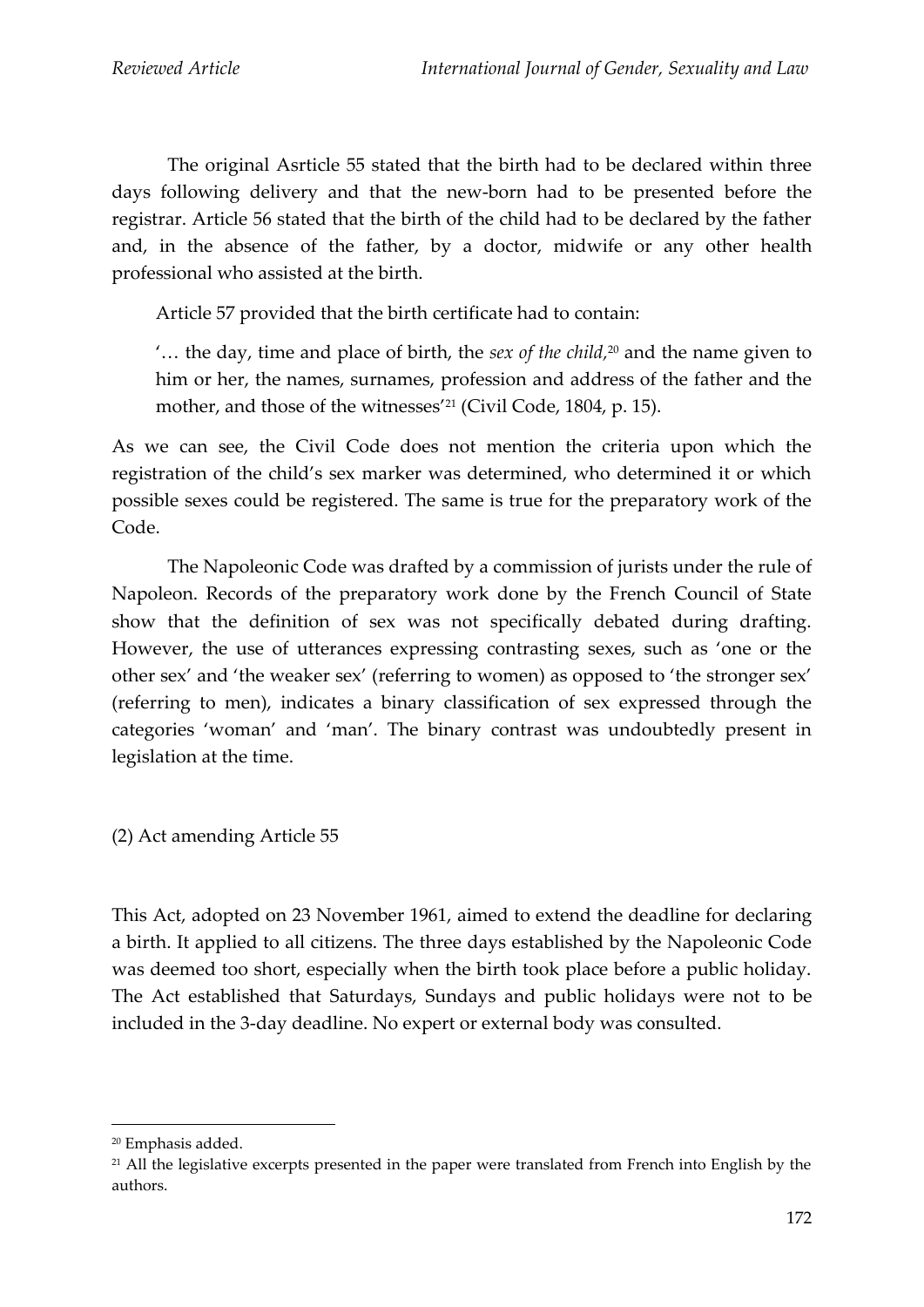Although this Act did not explicitly address the registration of sex, it was the first time the role of the doctor in registering the birth is mentioned. During parliamentary work, the possibility not to present the child before the registrar was debated (Doc. Ch. 38 130/002). According to a member of the Chamber, the practice of presenting the new-born was practically abandoned, being replaced by a medical certificate verifying 'the fact of birth and the sex' (p. 2). However, it was argued that the registrar had the right to see the child anyway and the obligation to present the new-born at the civil registry was not removed from the law.

It is worth noting that, although the medical certification of sex was already common social practice, no mention was made of the criteria to be used in determining the child's sex.

(3) Act amending Articles 55, 56 and 57

This Act, adopted on 30 March 1984, amended Articles 55, 56 and 57 of the Civil Code. Its main purpose was to allow the mother to declare the birth and to remove the formal obligation to present the child to the registrar. The Act applies to all citizens. The permanent commission on civil status was consulted.

Based on the principle of gender equality, this Act for the first time allowed the mother to declare the birth of her child. As a consequence, the declaration deadline was extended to 15 days to allow the mother to recover from the delivery. At the same time, the doctor, midwife or any other person assisting at the birth had to inform the registrar of the birth on the first working day thereafter.

Similarly, the child no longer had to be presented, as this provision was in practice outdated (Doc. Ch. 44 400/001). It was officially replaced by a medical certificate attesting the birth signed by a doctor or a midwife. Where this was not possible, the registrar could still go personally to see the new-born.

Other legislative amendments concerned the information to be included in the birth certificate. The obligation to register the name of the witnesses and the professions of the parents was removed. The sex marker was still required, without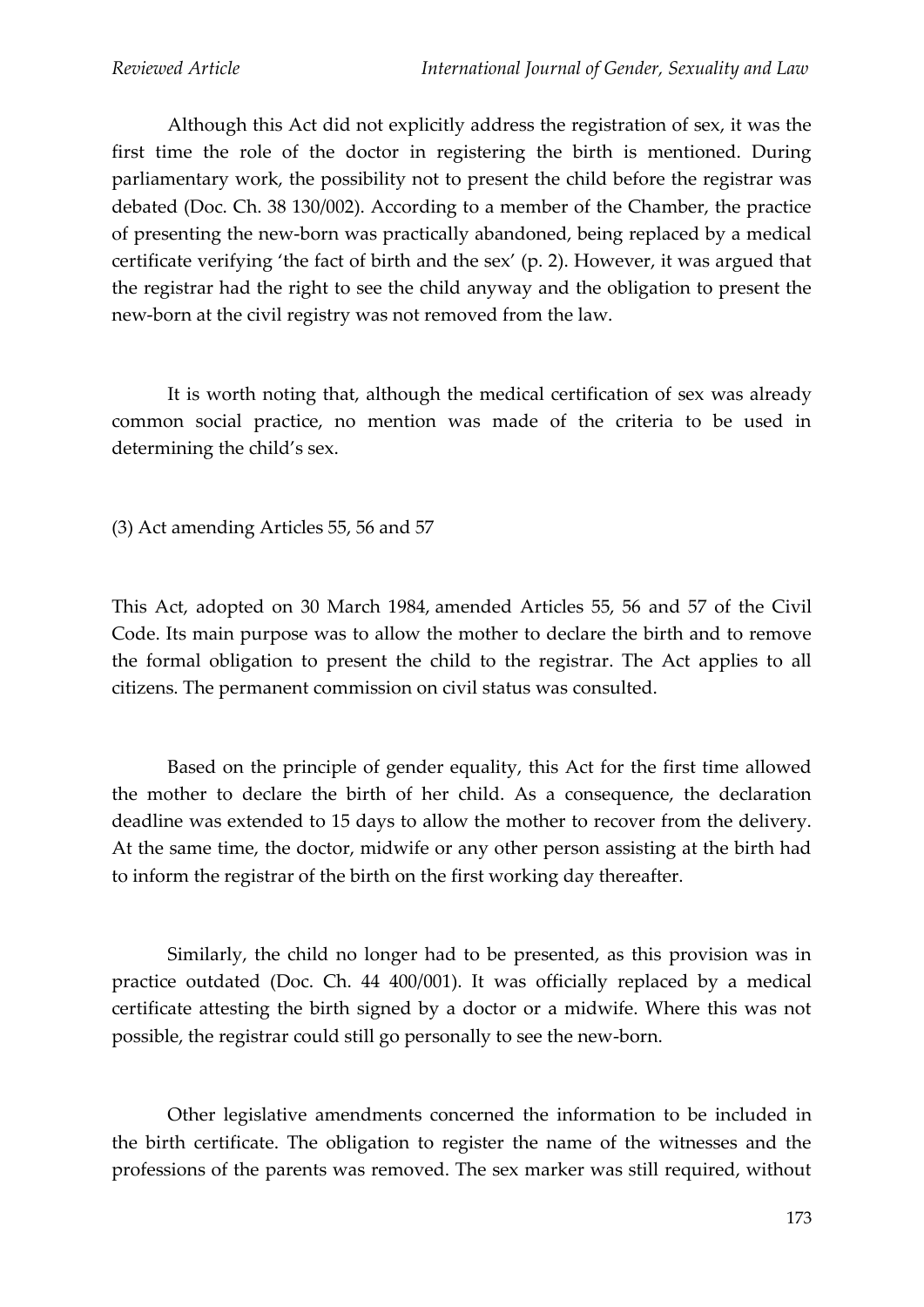any discussion on whether to remove it. The criteria governing certification of the sex were neither mentioned nor discussed.

(4) Transsexuality Act

Adopted on 10 May 2007, the Transsexuality Act was the first act allowing modification of the sex marker in the civil status in Belgium. Before that, trans\* people had no other choice than to go to court. However, due to the lack of legal clarity, there was a large discrepancy in court decisions. When modification of the birth certificate was allowed, it was based on a rectification procedure which implied that a mistake had been made on assigning sex at birth which needed to be retroactively corrected.

Contrary to the previous Acts, the Bill was much debated, with other bodies, experts and civil society groups being consulted. Opinions were asked from the bioethics advisory committee, the Deputy Prime Minister and Minister of Interior, the Deputy Prime Minister and Minister of Finances, and the Minister of Social Affairs and Public Health. There were also hearings with several experts including a psychiatrist from a hospital's 'gender team', <sup>22</sup> a surgeon, a lecturer in law, and a professor emeritus in family law. Representatives of three trans\* groups were also heard. The legislation section of the Council of State also gave its opinion (part of the legislative process in Belgium).

The Transsexuality Act only applied to 'transsexual' individuals. 'Transsexual' and 'transsexuality' were the terms used therein. Its purpose was to avoid legal uncertainty for transsexual people by establishing an administrative procedure for recognising their prior 'sex change' or 'sexual reassignment' (Doc. Ch. 51 0903/001). It added two Articles (62*bis* and 62*ter*) to the Civil Code. 23

<sup>&</sup>lt;sup>22</sup> A multidisciplinary team (psychiatrists, psychologists-sexologists, paediatricians, speech therapists, endocrinologists, urologists, plastic surgeons) specialised in 'gender transitions'.

 $23$  This Act also regulated other issues such as the modification of the given name(s) (modifying other Acts, such as the Act of 15 May 1987 concerning surnames and names). However, those changes are beyond the scope of this paper.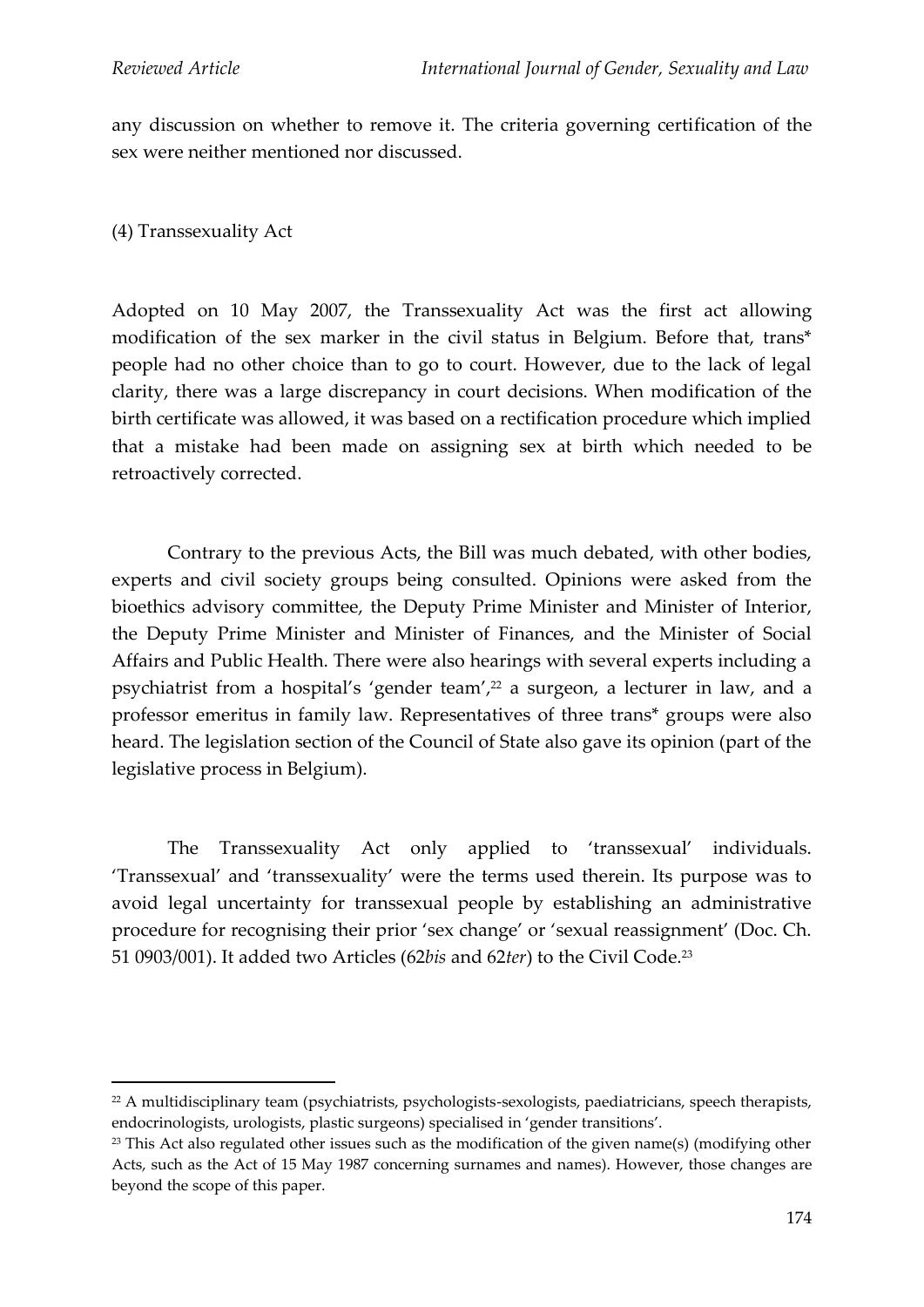Article 62*bis* established the rules for transsexual individuals to modify the sex marker in their birth certificates. The person concerned had to declare before the registrar that he or she had the 'intimate, constant and irreversible conviction that he or she belongs to the sex opposite to the one indicated in the birth certificate and that his or her body has been adapted to that sex to the greatest extent feasible and medically justified' (M.B. 11 July 2007, p. 37823). Drawing on the medical discourse, the conviction that they 'belong to the other sex' was defined in this Act as a mental disorder ('gender identity trouble' or 'gender dysphoria'). This declaration had to be accompanied by a declaration from a psychiatrist and a surgeon attesting that:

'1. the concerned person has the intimate, constant and irreversible conviction that he or she belongs to the sex opposite to the one indicated on the birth certificate; 2. the concerned person underwent sexual reassignment matching the opposite sex to the greatest extent feasible and medically justified; 3. the concerned person can no longer conceive children in accordance with his or her previous sex' (M.B. 11 July 2007: 37823–37824)*.*

Following the adoption of the Transsexuality Act, only transsexual people had the right to modify the sex marker in their civil status, and only after fulfilling certain strict conditions: undergoing a psychiatric assessment, hormonal treatment, genital surgery and sterilisation. <sup>24</sup> These conditions establish the binary opposition between the categories 'woman' and 'man'. The boundary between them reflects the conviction of belonging to a sex (the opposite), but especially the possession of certain sexual characteristics of that sex (namely, secondary sexual characteristics, genitalia and gonads). It is the first time that the criteria upon which the registration of the sex marker is made are explicitly mentioned in law and were discussed in Parliament. And they are directly linked to sexual dimorphism.

(5) Act on Sexual Ambiguity

Adopted on 15 May 2007, this Act extended the deadline for registering a child's sex from 15 days to three months in cases of intersexuality, thereby amending Article 57

<sup>&</sup>lt;sup>24</sup> As explained above, the Act was conceived to legally recognise the 'sexual reassignment' of an individual (taking for granted that all 'transsexual people' undergo one). Therefore, it was assumed that the person concerned was already sterile: it was presented as a 'purely medical fact'. However, on one occasion (see Doc. Ch. 51 0903/006: 58–59), sterilisation was described by the legislator as an ethical question, thereby defining what is 'natural' and 'acceptable' for women and men in terms of reproduction .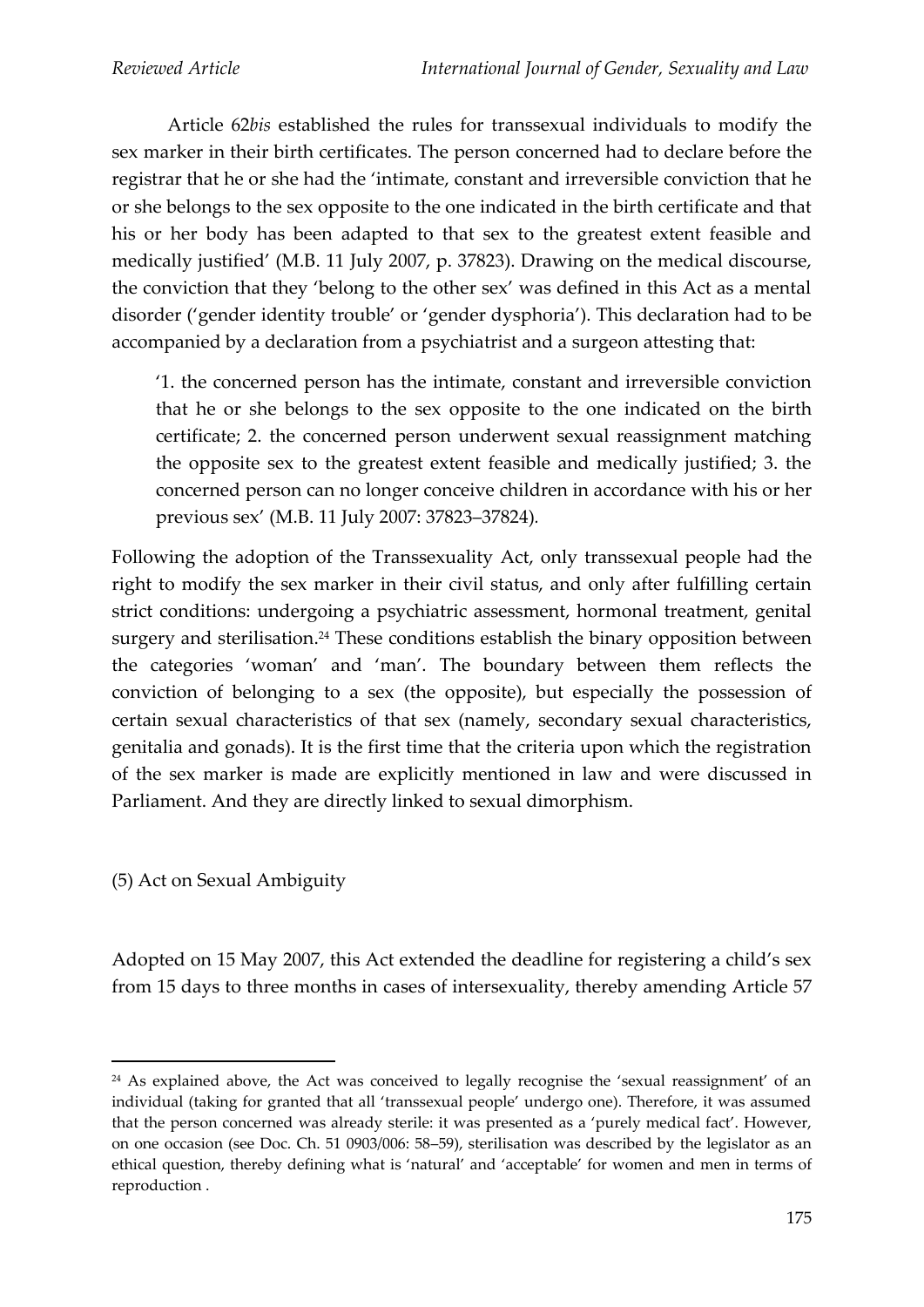of the Civil Code (previously amended by the Act amending Articles 55, 56 and 57)*.*  It is still in force.

The Act regulates the recording of a child's sex in the birth certificate for children "suffering from sexual ambiguity'. This term is used to denote children who 'are born with an anomaly that can be classified within the intersexuality field' (Doc. Ch. 51 1242/001 2004: 3). The 15-day time limit was denounced as being too short in the case of children 'suffering from sexual ambiguity' because additional medical exams were needed to determine their sex.

In one parliamentary debate, a deputy stated that in the birth certificate 'the sex can only be either masculine or feminine' (Doc. Ch. 51 1242/005 2004: 9). Regarding intersex children, the customary practice until then was that a sex was randomly chosen by the parents of the child at the time of declaring the birth. The sex marker could be changed at a later date via a rectification procedure. <sup>25</sup> Instead of extending the deadline for declaring the child's birth, this Act solely allows parents to delay registering the child's sex, i.e. the birth of the child must still be declared within the 15 days following birth. This is why the modification introduced by this Act related to Article 57 of the Civil Code (defining the information to be registered in the birth certificate) and not Article 55 (establishing when a birth has to be declared).

On the basis of a medical certificate attesting a child's intersexuality, parents have up to three months to register its sex. According to the medical experts consulted, three months is the time required to obtain the results of the karyotype<sup>26</sup> test. Karyotyping is thus the criterion for determining a child's sex. However, certain MPs feared a spread of the use of this test, insisting that

'in normal cases, sex determination is based solely on the externally visible morphological sexual characteristics. Accordingly, it would be useful not to mention in the law any detailed reference to medical indications and their content in order to ensure that a thorough medical examination is only possible in the event of any uncertainty surrounding the sex and that the traditional examination remains the rule for all other cases' (Doc. Ch. 51 1242/005 2004: 8).

<sup>25</sup> Art. 1383 to 1385 of the Judicial Code.

<sup>26</sup> Number and appearance of chromosomes in the nucleus of a eukaryotic cell.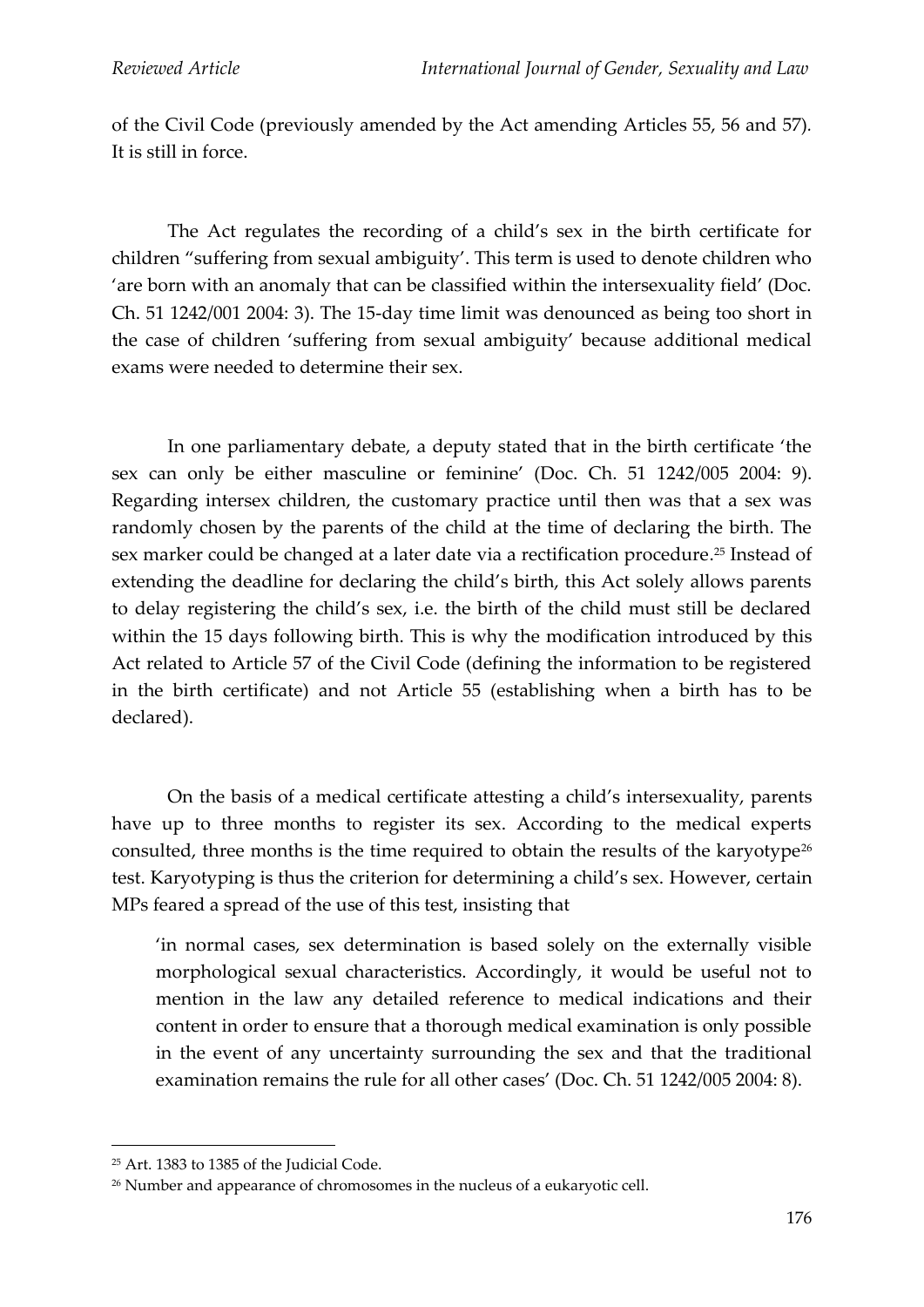In other words, karyotyping is only to be carried out in 'cases of doubt' regarding a child's sex according to sexual dimorphism. In 'normal' cases, sexual dimorphism is enough to determine its sex.

### (6) Act Reducing the Judicial Workload

This Act was adopted on 14 January 2013 to reduce the Ministry of Justice's workload. It thus covers a broad range of issues unrelated to the topic of this paper. Taking it into account in our corpus is justified to the extent that it removed the possibility for a registrar to visit a new-born child (amending Article 56 of the Civil Code, previously amended by the Act amending Articles 55, 56 and 57*)*. Therefore, the medical certificate becomes the *only* certification of sex for all citizens. Neither the criteria upon which the registration of a child's sex is determined nor the content of the medical certificate are mentioned in the Act, nor were they discussed in Parliament.

### (7) Legal Gender Recognition Act

This Act was adopted on 25 June 2017. As was the case of the parliamentary work on the Transsexuality Act, many stakeholders were again heard, though this time other ones. They were mainly trans\* and LGBT associations from all over the country, as well as the Federal Gender Equality Body and an Equality Law Clinic. No surgeon was consulted this time, though a child psychiatrist was heard. The legislative section of the Council of State was also consulted.

This Act came into force on 1 January 2018, entirely replacing the 2007 Transsexuality Act. Particularly, it amended Civil Code Articles 62*bis* and 62*ter* (introduced by the Transsexuality Act) and added a new Article 62*bis/1*. The Act applies to 'transgender' persons, with the term 'transsexual' practically absent. Its purpose was to comply with international human rights standards concerning transgender people and to facilitate a change of the sex marker (Doc. Ch. 54 2403/001). At international and European level, human rights players and institutions were clamouring for national states to end discrimination against trans\* people, including State measures such as forced sterilisation and the psychiatrisation of trans\* identities.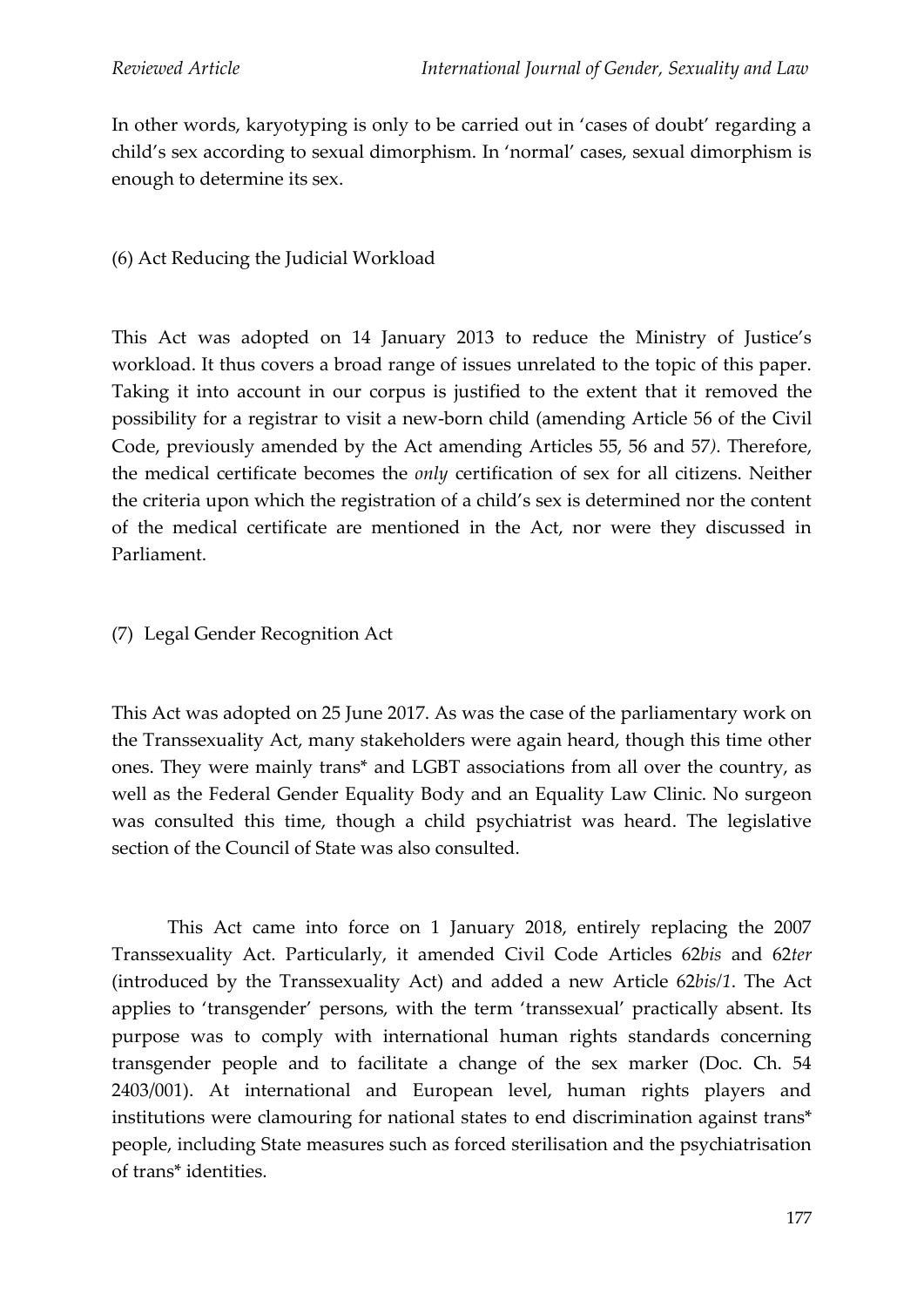Based on the principle of self-determination, this Act removes the medical conditions set by the Transsexuality Act needing to be fulfilled to have the sex marker changed, replacing them by two declarations of the person concerned before the registrar, with a 3-6-month period of reflection between the two. In the declarations, the person concerned must state that he or she has 'the conviction that the sex stated in his or her birth certificate does not match his or her intimately experienced gender identity' (M.B. 10 July 2017: 71465). The criterion upon which the sex marker is determined is thus defined as the 'intimately experienced gender identity'. The Act however maintained the requirement for a child psychiatrist to issue a declaration for unemancipated minors older than 16. <sup>27</sup> In this declaration, the psychiatrist must attest that the minor has the capacity of discernment. Whatever the case, the sex marker in the civil status may only be changed once, <sup>28</sup> i.e. the Act maintains the irrevocability of the procedure and the permanent character of the binary opposition between women and men.

Following an appeal filed by several LGBT associations, <sup>29</sup> the Constitutional Court overruled the irrevocable nature of a change of the registered sex as stated in Article 62*bis* of the Civil Code on 19 June 2019. The Court based its ruling on the constitutional principle of equality and non-discrimination construed in light of the right to privacy which enshrined the right to self-determination. In this respect, individuals with a fluid gender identity were taken into special consideration (Ruling no. 99/2019, B.8.8.). Moreover, the Court ruled that there was a gap in the law: the legislator had only considered the situation of individuals with a binary gender identity, overlooking the situation of individuals with a non-binary identity who were still forced to accept a sex marker out of line with their gender identity. As a result of this ruling, the legislator has to fill this gap, choosing between various possibilities, including adding further categories to the "F" and "M" ones or removing altogether the sex marker in the civil status (Ruling no. 09/2019, B.7.3.).

This ruling is shaking the very foundations of the binary representation of the sex marker. It is too early to say which path the legislator will choose (at a time

<sup>27</sup> Minors younger than 16 cannot have their sex marker changed.

<sup>&</sup>lt;sup>28</sup> Exceptionally, it can be changed a second time following a judicial procedure. In such a case, the person concerned must prove that the initial change caused problems, for instance, discrimination. <sup>29</sup> *Çavaria*, *Maison Arc-en-Ciel* and *Genres Pluriels*.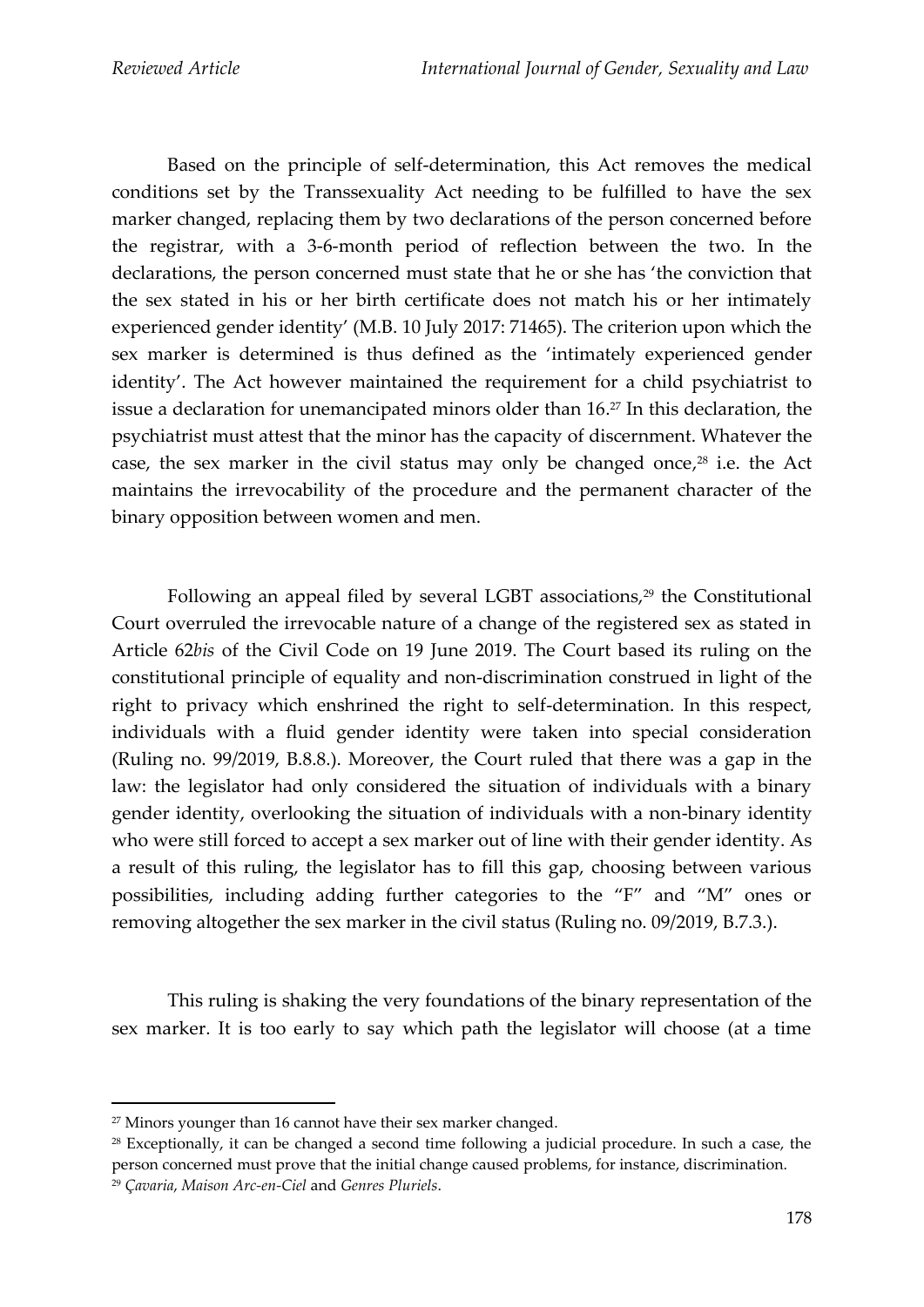where Belgium is without a federal government). Therefore, it was impossible to include the latest developments in our study.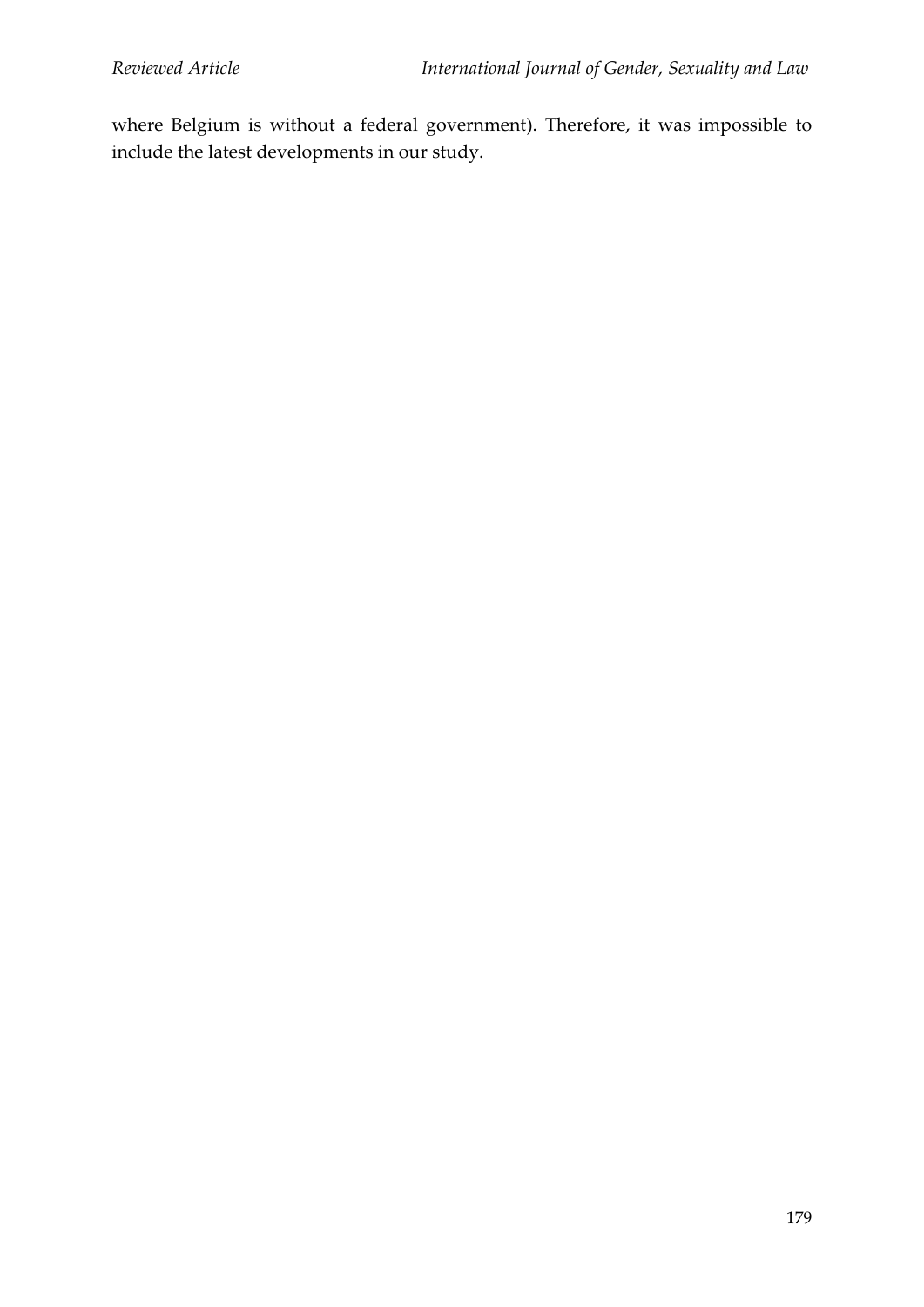|  | Table 2. Summary of the qualitative content analysis of the Code and acts |  |
|--|---------------------------------------------------------------------------|--|
|  |                                                                           |  |

|                      | Napoleonic Code<br>(1)                                                                                                                                                                                                                                                                                                                                                                             | <b>Act amending</b><br>Article 55<br>(2)                                                                                     | <b>Act amending Articles</b><br>55, 56 and 57 (3)                                                                                          | <b>Transsexuality Act</b><br>(4)                                                                                                                                                                             | <b>Act on Sexual</b><br>Ambiguity (5)                                                                                              | <b>Act Reducing the</b><br>Judicial Workload<br>(6)                                                                                     | <b>Legal Gender</b><br><b>Recognition Act</b><br>(7)                                                                                                                                                                                                                                                                                                                                                |
|----------------------|----------------------------------------------------------------------------------------------------------------------------------------------------------------------------------------------------------------------------------------------------------------------------------------------------------------------------------------------------------------------------------------------------|------------------------------------------------------------------------------------------------------------------------------|--------------------------------------------------------------------------------------------------------------------------------------------|--------------------------------------------------------------------------------------------------------------------------------------------------------------------------------------------------------------|------------------------------------------------------------------------------------------------------------------------------------|-----------------------------------------------------------------------------------------------------------------------------------------|-----------------------------------------------------------------------------------------------------------------------------------------------------------------------------------------------------------------------------------------------------------------------------------------------------------------------------------------------------------------------------------------------------|
| Date of adoption     | 21 March 1804                                                                                                                                                                                                                                                                                                                                                                                      | 23 November 1961                                                                                                             | 30 March 1984                                                                                                                              | 10 May 2007                                                                                                                                                                                                  | 15 May 2007                                                                                                                        | 14 January 2013                                                                                                                         | 25 June 2017                                                                                                                                                                                                                                                                                                                                                                                        |
| Type of legal matter | Registration of sex<br>at birth                                                                                                                                                                                                                                                                                                                                                                    | Registration of sex<br>at birth                                                                                              | Registration of sex at<br>birth                                                                                                            | Subsequent modification<br>of the registration of sex                                                                                                                                                        | Registration of sex at<br>birth                                                                                                    | Registration of sex at<br>birth                                                                                                         | Subsequent modification<br>of the registration of sex                                                                                                                                                                                                                                                                                                                                               |
| Legal subject        | All citizens                                                                                                                                                                                                                                                                                                                                                                                       | All citizens                                                                                                                 | All citizens                                                                                                                               | A transsexual person                                                                                                                                                                                         | A child suffering from<br>sexual ambiguity                                                                                         | All citizens                                                                                                                            | A transgender person                                                                                                                                                                                                                                                                                                                                                                                |
| <b>Purposes</b>      | To regulate the civil<br>status of individuals                                                                                                                                                                                                                                                                                                                                                     | To extend the<br>deadline for<br>declaring a child's<br>birth (3 days until<br>then)                                         | To allow the mother to<br>declare the birth & to<br>eliminate obligation to<br>present the child to the<br>registrar                       | To introduce an<br>administrative procedure<br>before the registrar to<br>recognise sex change                                                                                                               | To extend the deadline<br>for declaring the sex of<br>a child suffering from<br>sexual ambiguity                                   | To reduce the workload<br>within the judicial<br>system                                                                                 | To comply with<br>international human right<br>standards & to facilitate a<br>change of the sex marker                                                                                                                                                                                                                                                                                              |
| <b>Changes</b>       | Art. 55: birth to be<br>declared within the<br>3 days following the<br>delivery & new-<br>born to be presented<br>before the registrar;<br>Art. 56: birth of the<br>child to be declared<br>by the father (in his<br>absence, by a<br>doctor, midwife or<br>any other health<br>professional who<br>assisted at the<br>birth); Art. 57: birth<br>declaration to<br>include the sex of<br>the child | Saturdays, Sundays<br>and public holidays<br>not included in 3-<br>day deadline                                              | Mother allowed to<br>declare birth: deadline<br>extended to 15 days;<br>introduction of medical<br>certificate                             | It sets the conditions for<br>transsexual people to have<br>their sex change legally<br>recognised (psychiatric<br>assessment, sexual<br>reassignment $&$<br>sterilisation)                                  | It extends the deadline<br>to declare the sex of a<br>child 'suffering from<br>sexual ambiguity' (up to<br>3 months)               | It removes the<br>possibility for the<br>registrar to visit the<br>new-born. Medical<br>certificate is the only<br>certification of sex | It removes the medical<br>conditions set by $(4)$ to<br>modify the mention of sex<br>in the civil status.<br>Drawing on the principle<br>of self-determination, it<br>establishes 2 declarations<br>before the registrar, with a<br>period of reflection (3 to 6<br>months) between them.<br>For an unemancipated<br>minor older than 16, a<br>certificate from a child<br>psychiatrist is required |
| Sex criteria         | Criteria neither<br>mentioned nor<br>debated. New-born<br>presented to<br>registrar                                                                                                                                                                                                                                                                                                                | Criteria neither<br>mentioned nor<br>debated. Medical<br>certification of the<br>sex of the child is a<br>customary practice | Criteria neither<br>mentioned nor debated.<br>Medical certificate now<br>established by law, but<br>registrar can still visit<br>the child | Intimate conviction of<br>belonging to a sex ('the<br>opposite') & possession<br>of certain sexual<br>characteristics of that sex<br>(genitalia, gonads,<br>hormones & secondary<br>sexual characteristics). | - Under 'normal<br>conditions':<br>morphological sexual<br>characteristics<br>externally visible<br>- Intersexuality:<br>karyotype | Criteria neither<br>mentioned nor debated.<br>Medical certificate is<br>enough, registrar cannot<br>visit the child                     | Gender identity intimately<br>experienced (alleged self-<br>determination)                                                                                                                                                                                                                                                                                                                          |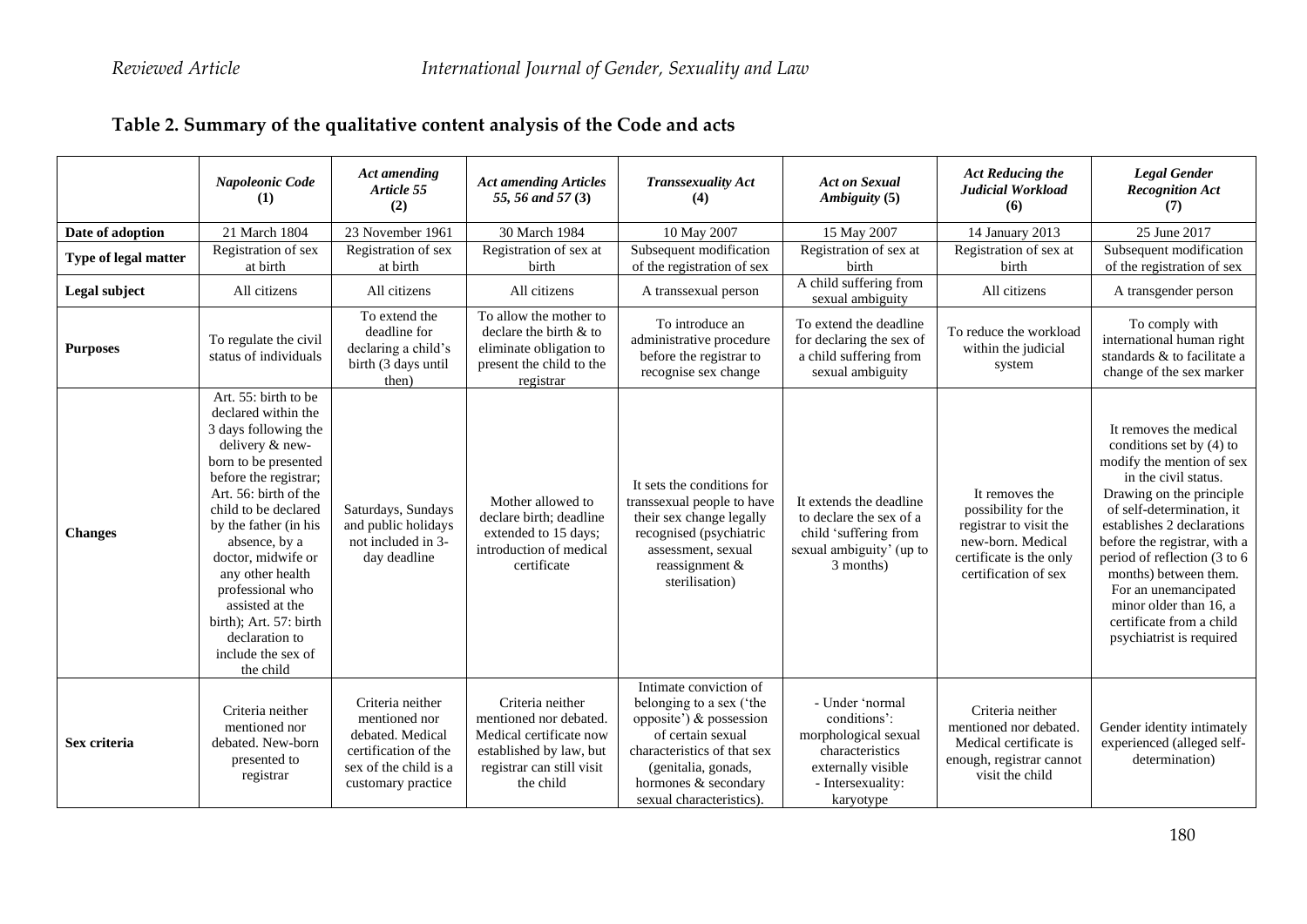|                                  |                                                  |                             |                                          | Medical certificate.                                                                                                                                                                                                                                                                                                                                                                                                                                                                                | (chromosomes)                                                                                                 |                                                                           |                                                                                                                                                                                                                                                                       |
|----------------------------------|--------------------------------------------------|-----------------------------|------------------------------------------|-----------------------------------------------------------------------------------------------------------------------------------------------------------------------------------------------------------------------------------------------------------------------------------------------------------------------------------------------------------------------------------------------------------------------------------------------------------------------------------------------------|---------------------------------------------------------------------------------------------------------------|---------------------------------------------------------------------------|-----------------------------------------------------------------------------------------------------------------------------------------------------------------------------------------------------------------------------------------------------------------------|
| <b>Stakeholders</b><br>consulted | N/A                                              | None                        | Permanent commission<br>of civil status  | - Bio-ethical committee<br>- Deputy Prime Minister<br>& Minister of the Interior<br>- Deputy Prime Minister<br>& Minister of Finances<br>- Minister of Social<br>Affairs & Public Health<br>- Psychiatrist (Ghent<br>hospital)<br>- Surgeon (Ghent)<br>hospital)<br>- Lecturer in law $(KU)$<br>Leuven)<br>- Professor emeritus in<br>law (Université de Liège)<br>- Council of State<br>- Members of 3 trans*<br>groups (Collectif Trans-<br>Action, Genderstichting<br>and Genderactiegroep) $30$ | Medical experts<br>consulted before the<br>drafting of the bill (no<br>hearings during<br>parliamentary work) | General director of<br>Agence pour<br>la Simplification<br>Administrative | - Council of State<br>- Arc-en-ciel Wallonie<br>- Çavaria<br>- Rainbowhouse Brussels<br>- Child psychiatrist<br>(Kindergenderteam,<br>Ghent Hospital)<br>- Equality Law Clinic<br>(ULB)<br>- Genres pluriels<br>- Institut pour l'égalité des<br>femmes et des hommes |
| <b>Intertextuality</b>           | Amended by (2),<br>$(3), (4), (5), (6)$ &<br>(7) | It amends Art. 55 of<br>(1) | It amends Art. 55, 56 $&$<br>57 of $(1)$ | It adds two Articles (62bis<br>& $62$ ter) in $(1)$                                                                                                                                                                                                                                                                                                                                                                                                                                                 | It amends Art. $57$ of $(1)$                                                                                  | It amends Art. 56 of $(1)$<br>[previously amended by<br>(3)]              | It amends Art. 62bis of<br>$(1)$ [inserted by $(4)$ ], it<br>adds an Art. 62bis/1 in (1)<br>& replaces Art. 62ter of<br>$(1)$ [inserted by $(4)$ ]                                                                                                                    |
| <b>Current state</b>             | In force                                         | Replaced by (3)             | In force                                 | Replaced by (7)                                                                                                                                                                                                                                                                                                                                                                                                                                                                                     | In force                                                                                                      | In force                                                                  | In force                                                                                                                                                                                                                                                              |

 $^{30}$  None of these groups seems to exist nowadays.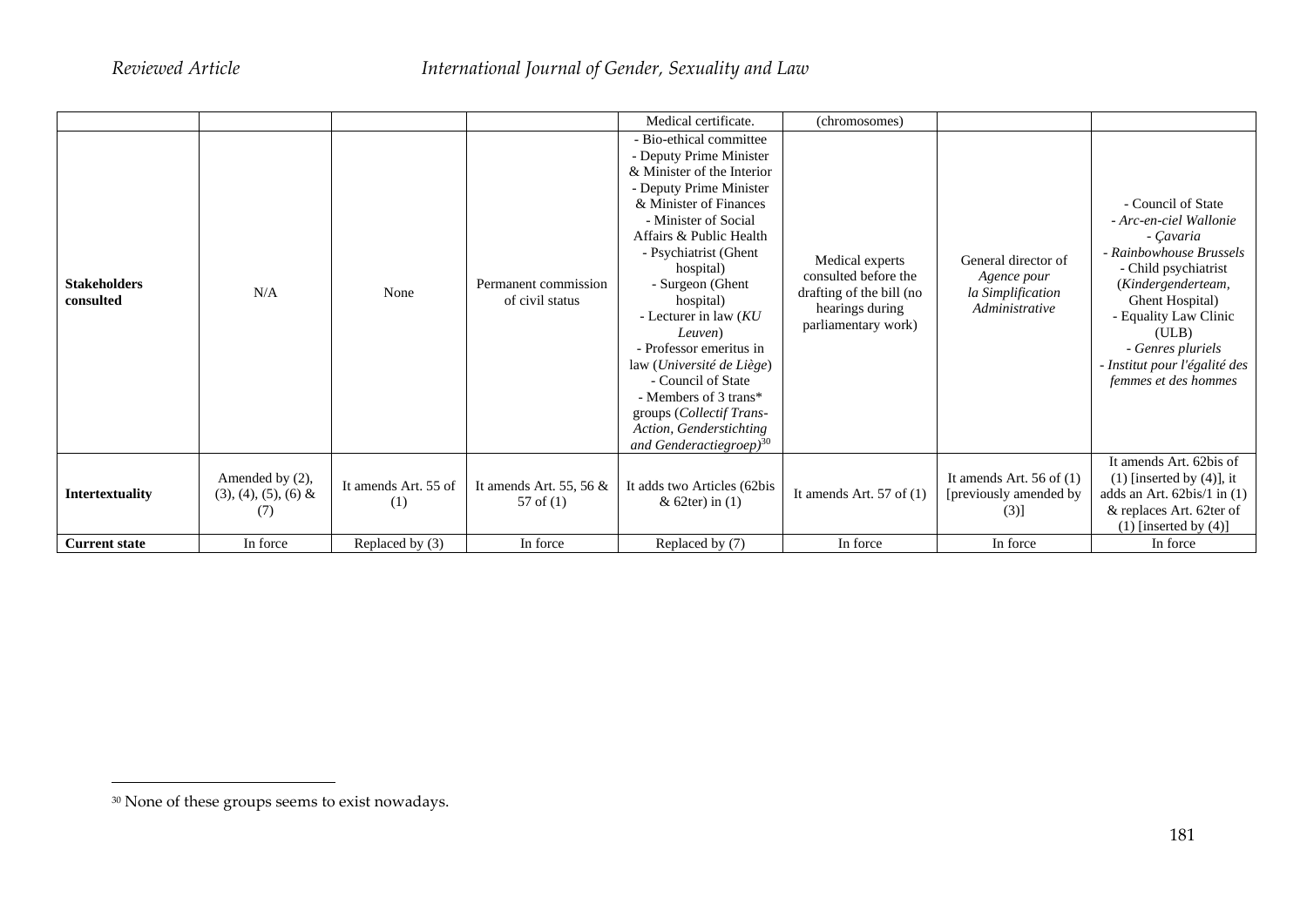#### *3.2 Review of content variability*

In Belgium, the sex marker has been included in the civil status of individuals since the adoption of the Civil Code (Napoleonic Code). However, it was not until 2007 that an Act allowing its change was adopted for the first time (Transsexuality Act). Most of the legislation (five Acts) regulates the registration of sex at birth, with only two Acts addressing its subsequent modification.

The purposes and matters addressed in the legislation regulating the registration of sex at birth relate to the conditions surrounding the declaration of birth (by when the declaration has to be done and by whom). These Acts reveal a progressive move towards legal reliance on the medical determination of a child's sex, substituting the presentation of the child before the registrar by a medical certificate. Legal reliance on medical criteria is such that the specific criteria are never actually described in these Acts. This absence of legal interference in the medical domain assigns to medicine and medical experts the 'truth' of sex. The only time criteria were mentioned was during the parliamentary work on the Act on Sexual Ambiguity, when the medical procedure to determine a child's sex was described. This distinguished between the procedure under 'normal circumstances' (i.e. sexual dimorphism) and that 'in cases of intersexuality' (i.e. no sexual dimorphism). In 'abnormal' cases, the legal definition of sex is based on chromosomes. The legal subject of these Acts is always 'all citizens' without specification, except for the 'abnormal' cases where the legal subject is 'the child suffering from sexual ambiguity'.

The absence of legal interference in the initial determination of the sex marker is in clear contrast with the law's involvement in its modification. The criteria allowing for such are explicitly regulated by the Transsexuality Act and Legal Gender Recognition Act. The legal subject is not 'all citizens' but the 'transsexual individual' in the first case and the 'transgender person' in the second. The Transsexuality Act set forth several medical conditions to be fulfilled: the 'transsexual' individual had to provide medical certificates attesting that she or he had the 'intimate conviction of belonging to the other sex', had undergone sexual reassignment, and had been sterilised. In other words, it established a 'mismatch' between a person's identity and body and allowed a change of the sex marker based on identity and sexual dimorphism. The Legal Gender Recognition Act removed almost all medical criteria, establishing a person's gender identity as the only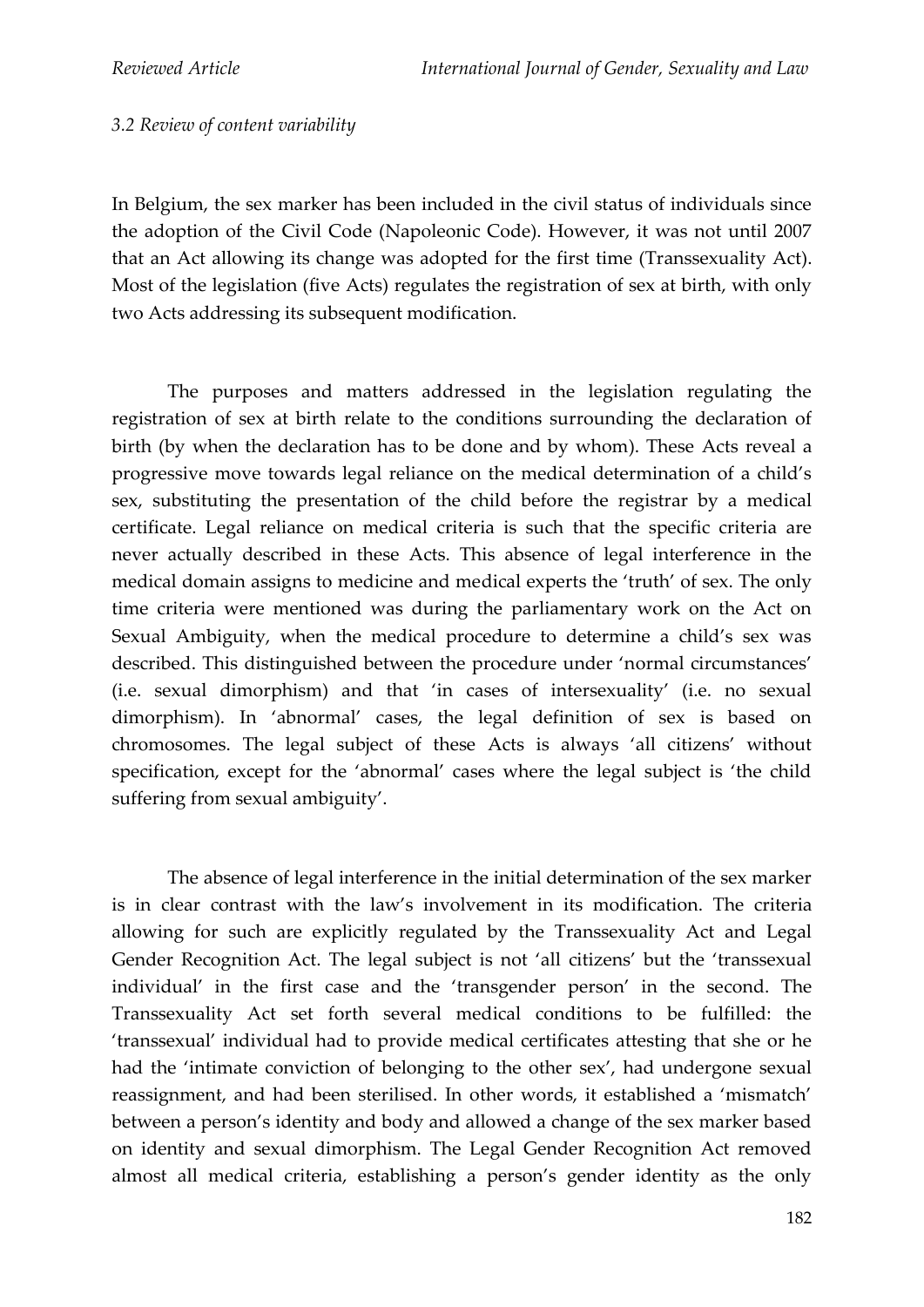criterion to be met to change the sex marker. Therefore, sexual dimorphism no longer determines the sex marker of transgender people. However, gender identity is only established as a criterion for transgender people.

The norm that humankind is naturally divided into two categories is taken for granted, with the legislation only specifying the norms constituting the binary opposition between women and men for people outside these categories. This contrast also becomes evident in the fact that no experts, legal bodies or civil society were consulted in the drafting of the acts regulating the registration of sex at birth. Nevertheless, many stakeholders were invited to hearings and/or to provide their written opinions on the matter.

#### *4. Discussion: ideological effects and practical implications*

The variability present in the legislation regulating the sex marker in the civil status has both ideological and practical effects. At the ideological level, the identified variability reproduces and institutionalises cisnormativity, establishing women and men as natural categories and a correspondence between the characteristics of the so-called biological sex and gender identity. Although the recent Legal Gender Recognition Act constitutes a shift, it is an exception to the rule when the whole legislative framework on this topic is taken into account.

The analysis of the variability across Acts helps us understand how cisnormativity is produced. First, the legislation distinguishes between Acts targeting the population at large and those targeting specific 'outside the norm' populations. The legal subject of the former is an 'unmarked' subject ('the person', 'the child'), whereas the legal subject of the latter is a 'marked' subject ('the transsexual', 'the transgender person', 'the child suffering from sexual ambiguity').

Second, the initial certification of a child's sex is not directly regulated by any Act, but has over time become increasingly delegated to medical judgment. However, changing the sex marker in adulthood is explicitly regulated and very much debated. It is noteworthy that not a single expert was consulted during the parliamentary work on the Acts regulating the certification of sex at birth, whereas many were consulted during the parliamentary debates on changing the sex marker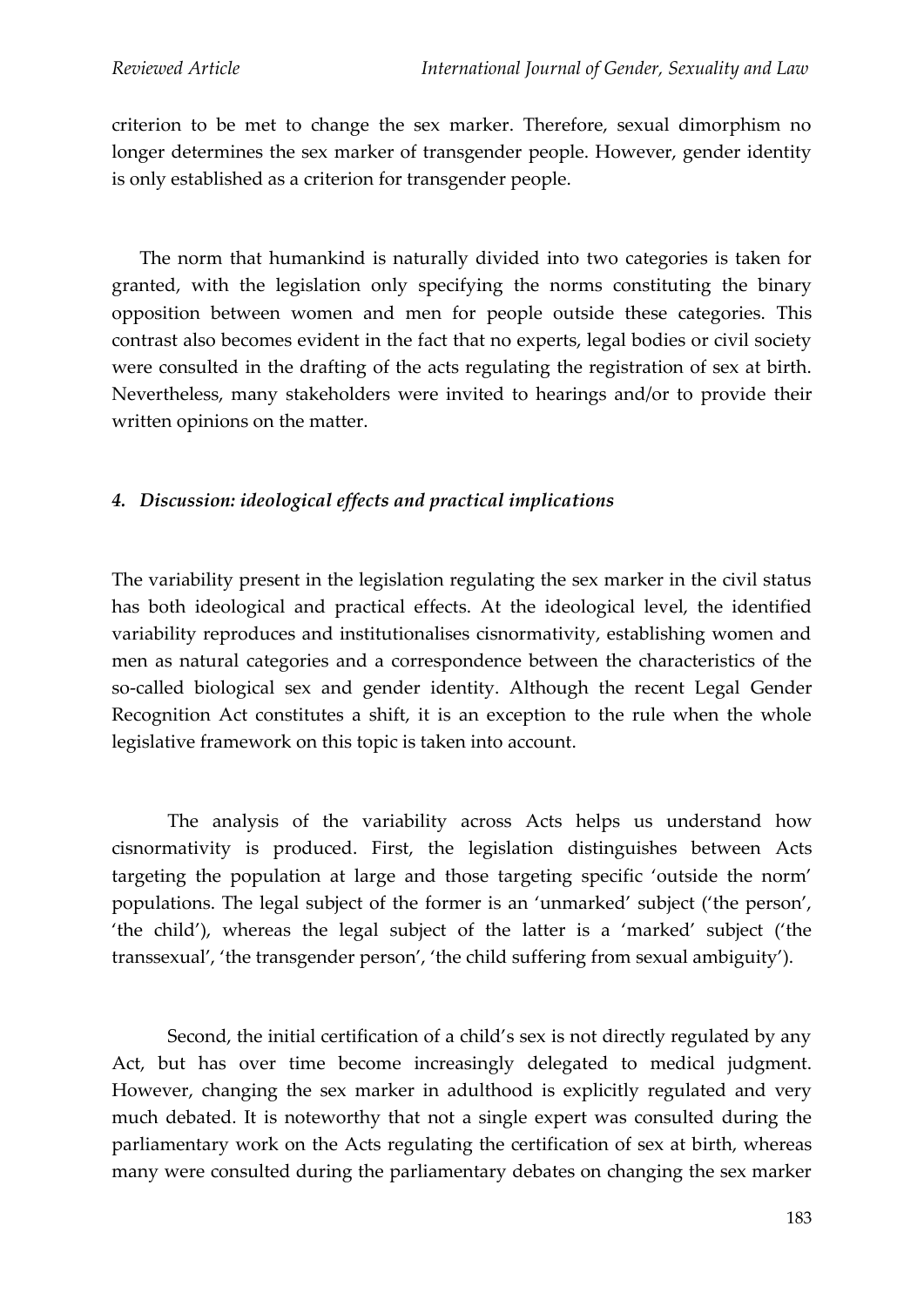later in life. Indeed, the only case in which the initial assignment is mentioned regards the registration of the sex of an intersex child, being called 'an exception'.

Third, the medical criteria determining sex at birth are only mentioned for children whose body does not fit in with sexual dimorphism – namely, intersex children. In the act regulating such cases, the criteria determining sex in both 'normal' and 'abnormal' cases are explicitly described. Thus, 'normal sex' is defined as visible genitalia that fall under sexual dimorphism. In the case of bodies outside the sexual dimorphism norm, sex is exceptionally determined on the basis of chromosomes, deemed to possess the ultimate 'truth' about sex.

Fourth, notions related to identity ('intimate, constant and irreversible conviction that he or she belongs to the opposite sex', 'intimately experienced gender identity') are employed as criteria only in the acts targeting trans\* people. In other words, the mind-body dichotomy is only applied to trans\* people. Whereas the certification of sex at birth has been increasingly medicalised, changing the sex marker has been psychologised. Gender identity seems not to be an issue for the rest of society. Just as only homosexual people seem to have a sexual orientation, only trans\* people seem to have a gender identity. It is thus just assumed that the norm is to identify oneself with the sex attributed at birth.

This variability across Acts has a twofold effect. On the one hand, it reifies sexual dimorphism as if human bodies were naturally classified into two classes, erasing intersex realities. The process through which the classification is produced is silenced. Genitalia are never mentioned except for in relation to intersex and transsexual people. On the other hand, the correspondence between 'biological sex' and gender identity is naturalised and rendered invisible as a universal norm instead of presenting it as one possibility among others. Cisnormativity is an instituted mechanism that not only polices and punishes people who move away from gender norms, but also functions as a prescriptive and regulatory model for all (Martínez-Guzmán, 2017).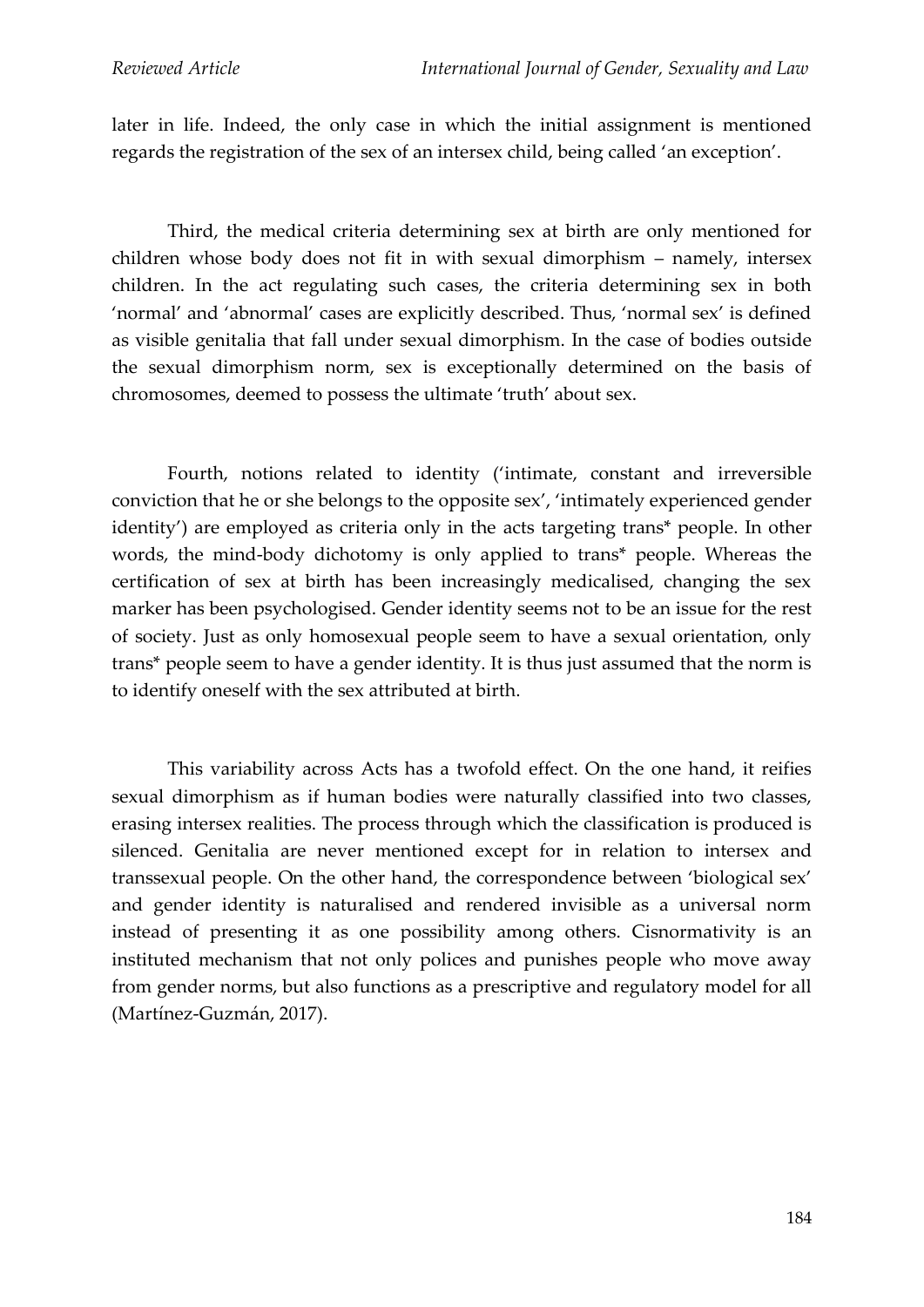Looking at the Acts currently in force<sup>31</sup> at a practical level, the sex marker is not unambiguous, being based on different criteria for different subjects. Whereas for some trans\* people<sup>32</sup> the sex marker only reflects the identity in binary terms, for intersex people it is indicative of the chromosomes while for the rest of the population it reflects their visible genitalia. Taking into account the performative power of law (Butler, 1997), the different legal constructions of sex can have major practical implications in situations where sex is assumed to have a single meaning (a binary and cisnormative interpretation of the legal mention of sex). For instance, in the health sphere, trans\* men who changed their sex marker after 1 January 2018 (the date the Legal Gender Recognition Act entered into force) may be overlooked in cervical cancer screening campaigns if the sex marker is taken to mean 'genitalia'. In this case, trans\* men have an M for male in their civil status, but have not necessarily undergone surgery and thus have a uterus. This is just one example among many.

A much debated and controversial domain is that of segregated statistical data based on the registered sex marker. Advocates of sex-segregated data claim their usefulness to measure and prove gender inequality and discrimination against women. The interest of such data is not to analyse biological differences, but social differences between the categories 'woman' and 'man'. And yet, strictly speaking, this data informs us mainly about the type of genitalia at birth. <sup>33</sup> In practice, we cannot know whether people self-identify, express themselves and/or are perceived and treated according to their legal sex. Therefore, sex-segregated data can be useful when used as a heuristic, but does not allow us to understand what is specifically at stake. The usefulness of such data lies in the assumption that an individual who was assigned the female sex at birth will self-identify and be identified by others as a woman and will 'behave' and be treated as such. In other words, it relies on and reproduces cisnormativity. Yet such data is considered a key tool for enforcing gender equality.

The ruling of the Constitutional Court offers an opportunity to ask ourselves whether and for what purposes the legal registration of sex is needed and to reconsider how it is certified for all citizens, not only for trans\* people. Various creative solutions are available, such as establishing different markers according to

<sup>&</sup>lt;sup>31</sup> Civil Code, Act amending Articles 55, 56 and 57, Transsexuality Act, Act on Sexual Ambiguity, Act Reducing the Judicial Workload and the Legal Gender Recognition Act.

<sup>&</sup>lt;sup>32</sup> Those who changed their registered sex marker under the Legal Gender Recognition Act.

<sup>&</sup>lt;sup>33</sup> Most of the population do not change their sex marker. In Belgium, 1625 people changed it between January 1993 and September 2018 (Institut pour l'égalité des femmes et des hommes, 2018).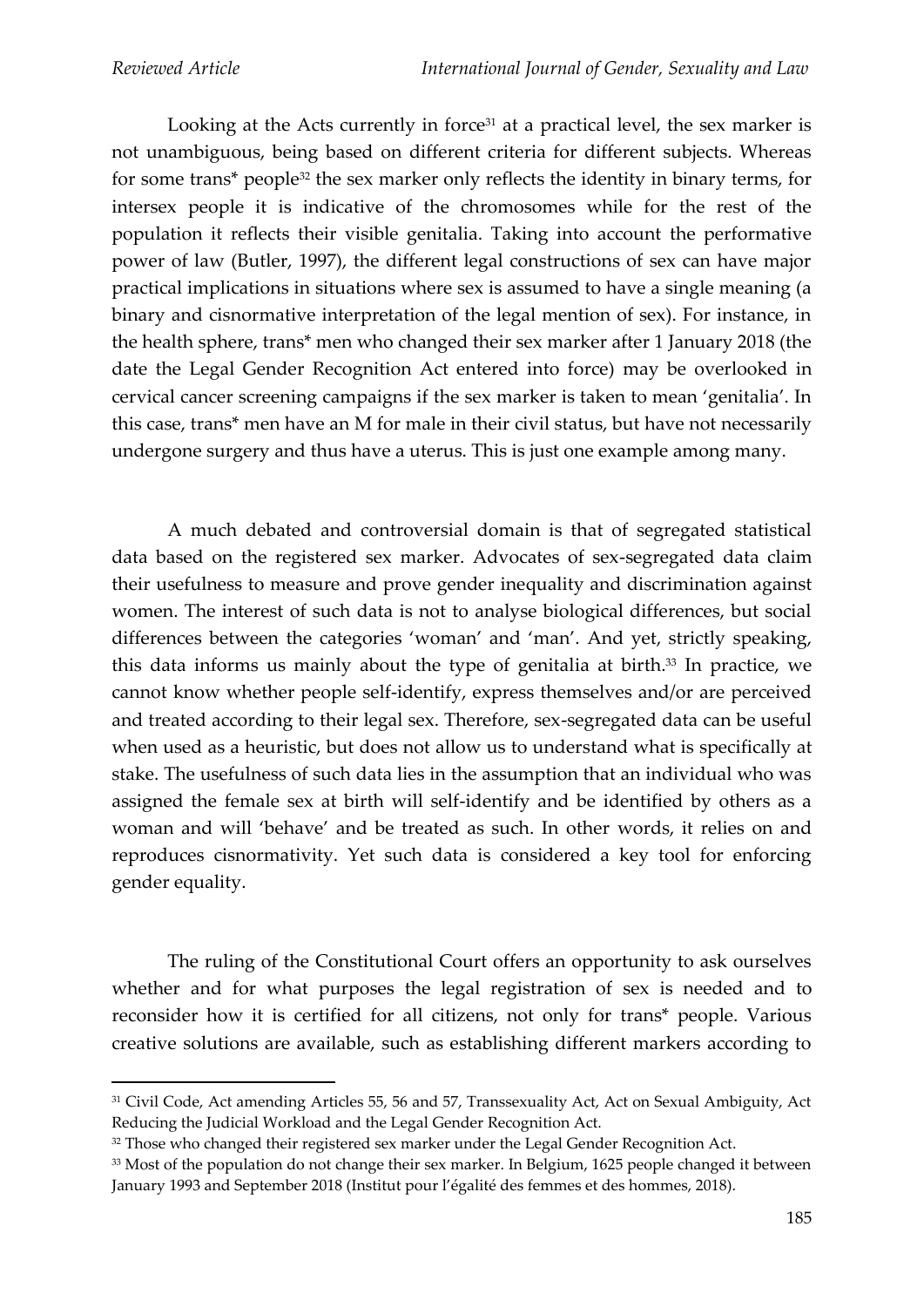what specific aspect we are referring to (e.g. physical characteristics, identity, expression), establishing non-binary markers, allowing multiple changes of markers, making the markers not available to the public but viewable only for specific purposes (e.g. health campaigns, gender quotas) or abolishing the registration of  $sex.<sup>34</sup>$ 

### *Conclusions*

In view of the ideological effects and practical implications described above, we consider that future legislative solutions should pay attention to two main issues. On the one hand, they should avoid creating a distinction between 'normal' and 'out of the norm/exceptional' legal subjects which, in turn, reproduces 'women' and 'men' as two natural and essential categories. They should thus take greater account of human diversity in relation to sexed bodies and ways of experiencing gender beyond the binary opposition between the categories 'woman' and 'man'. On the other, future solutions should also help promote inclusion and tackle discrimination. This entails understanding what is at stake when we address specific sex/gender issues built on a distinction between women and men. In other words, the legal certification of sex should be rethought with a view to addressing inequalities between women and men without (re)producing the established binary opposition between them.

## *References*

Aguirre-Sánchez-Beato S (2018) Trans Terminology and Definitions in Research on Transphobia: A conceptual review. *Quaderns de Psicologia. International Journal of Psychology*, *20*(3), 295–305.

Alessandrin A (2016) La transphobie en France: Insuffisance du droit et expériences de discrimination. *Cahiers du Genre*, *60*(1), 193–212. Available from: [https://www.cairn.info/revue-cahiers-du-genre-2016-1-page-193.htm.](https://www.cairn.info/revue-cahiers-du-genre-2016-1-page-193.htm) Last accessed 15 July 2020.

<sup>&</sup>lt;sup>34</sup> The Belgian Institute for Equality between Women and Men commissioned the Equality Law Clinic to write an extensive report on the various solutions. The report should be available on the ELC's website by the end of January 2020.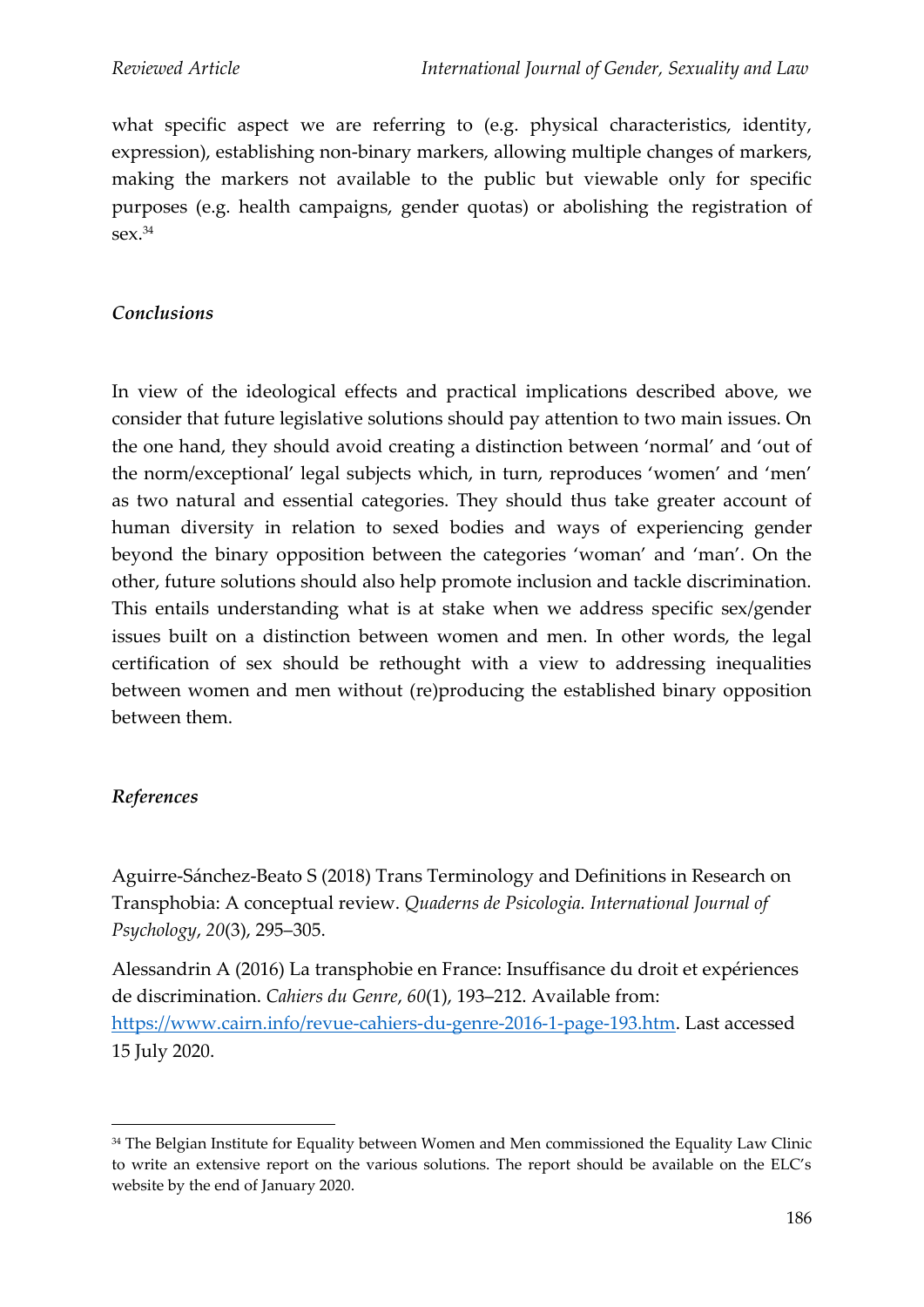Amnesty International (2014) *The states decides what I am. Lack of legal gender recognition for transgender people in Europe*. Available from: [https://www.amnesty.org/download/Documents/8000/eur010012014en.pdf.](https://www.amnesty.org/download/Documents/8000/eur010012014en.pdf) Last accessed 15 July 2020.

Andréu Abela J (2000) Las técnicas de análisis de contenido: una revisión actualizada. *Fundación Centro Estudios Andaluces, Universidad de Granada*, *10*(2), 1–34.

Bender-Baird K (2011) *Transgender employment experiences: Gendered perceptions and the law*. Albany: State University New York Press.

Bettcher TM (2014) Feminist Perspectives on Trans Issues. In Zalta EN (ed.),*The Stanford Encyclopedia of Philosophy*: *Vol. Spring Edition*.

Bettcher TM (2015) Transphobia. *Transgender Studies Quarterly*, *1*(1–2), 249–251.

Billig M (1991) *Ideology and Opinions. Studies in Rhetorical Psychology*. London: SAGE.

Braun V and Clarke V (2006). Using thematic analysis in psychology. *Qualitative Research in Psychology*, pp. 77–101.

Bribosia E and Rorive I (2018) Human rights integration in action: making equality law work for trans people in Belgium. In Brems E (ed.), *Fragmentation and Integration in Human Rights Law: Users' Perspectives*. Cheltenham: Edward Elgar Publishers, 111- 138.

Burr V (1995) *An Invitation to Social Constructionism*. London: Routledge.

Butler J (1990) *Gender Trouble. Feminism and the subversion of identity*. London: Routledge.

Butler J (1993) *Bodies that Matter: On the Discursive Limits of 'Sex'*. New York: Routledge.

Butler J (1997) *Excitable Speech. A Politics of the Performative*. New York and London: Routledge.

Cooper D and Renz F (2016) If the State Decertified Gender, What Might Happen to its Meaning and Value? *Journal of Law and Society*, *43*(4), 483–505. Available from: [https://onlinelibrary.wiley.com/doi/abs/10.1111/jols.12000.](https://onlinelibrary.wiley.com/doi/abs/10.1111/jols.12000) Last accessed 15 July 2020.

Edwards D (2003) Psicología discursiva: el enlace de la teoría y el método mediante un ejemplo. In Íñiguez-Rueda L (ed.), *Análisis del discurso. Manual para las ciencias sociales*. Barcelona: Universitat Oberta de Catalunya, 141-156.

Edwards D and Potter J (1992) *Discursive Psychology*. London: SAGE.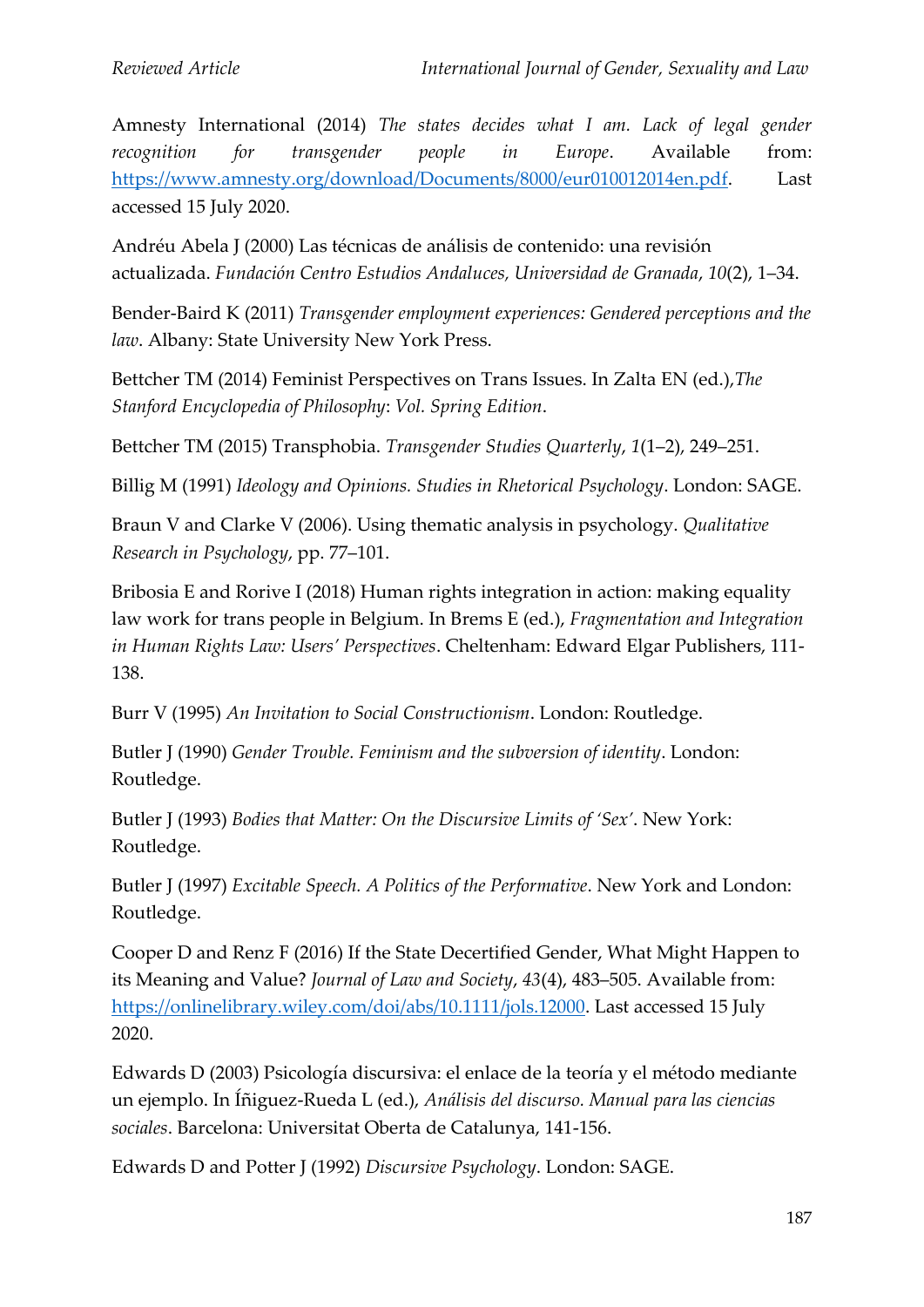Elliot P (2009) Engaging Trans Debates on Gender Variance: A Feminist Analysis. *Sexualities*, *12*, 5–32.

European Union Agency for Fundamental Rights (2014). *Being Trans in the European Union. Comparative analysis of EU LGBT survey data*. Available from: [https://fra.europa.eu/sites/default/files/fra-2014-being-trans-eu-comparative-](https://fra.europa.eu/sites/default/files/fra-2014-being-trans-eu-comparative-0_en.pdf)[0\\_en.pdf.](https://fra.europa.eu/sites/default/files/fra-2014-being-trans-eu-comparative-0_en.pdf) Last accessed 15 July 2020.

Foucault M (2015) *Histoire de la sexualité I. La volonté de savoir*. Paris: Gallimard.

Ibáñez J (1985) Las medidas de la sociedad. *Reis: Revista Española de Investigaciones Sociológicas*, *29*, 85–128. Available from: http://www.reis.cis.es/REIS/PDF/REIS 029 05.pdf. Last accessed 15 July 2020.

Íñiguez-Rueda L (ed) (2003) *Análisis del discurso. Manual para las ciencias sociales*. Barcelona: Universitat Oberta de Catalunya.

Íñiguez-Rueda L and Antaki C (1994) El análisis del discurso en psicología social. *Boletín de Psicología*, *44*, 57–75.

Institut pour l'égalité des femmes et des hommes (2018) *Personnes transgenres ayant fait une demande de changement de la mention officielle de leur sexe en Belgique. Données*  issues du Registre National. Available from: [https://igvm](https://igvm-iefh.belgium.be/sites/default/files/trans_cijfers_rijksregister_2018_fr.pdf)[iefh.belgium.be/sites/default/files/trans\\_cijfers\\_rijksregister\\_2018\\_fr.pdf.](https://igvm-iefh.belgium.be/sites/default/files/trans_cijfers_rijksregister_2018_fr.pdf) Last accessed 15 July 2020.

Martínez-Guzmán A (2017) Cis. In Platero Méndez RL, Rosón Villena M and Ortega Arjonilla E (eds.), *Barbarismos Queer y otras esdrújulas*. Barcelona: Bellaterra, 82-88.

Martínez-Guzmán A and Iñiguez-Rueda L (2010) La fabricación del Trastorno de Identidad Sexual. *Discurso & Sociedad*, *4*(1), 30–51.

Martínez-Guzmán A, Stecher A and Íñiguez-Rueda L (2016) Aportes de la psicología discursiva a la investigación cualitativa en psicología social: análisis de su herencia etnometodológica. *Psicología USP*, *27*(3), 510–520. Available from: <http://www.scielo.br/pdf/pusp/v27n3/1678-5177-pusp-27-03-00510.pdf> Last accessed 15 July 2020.

McIlvenny P (2002) *Talking gender and sexuality*. Philadelphia: John Benjamins Publishing Company.

McNay L (1999) Subject, psyche and agency: The work of Judith Butler. *Theory, Culture and Society*, *16*(12), 175–193.

Meadow T (2010) "A Rose is a Rose" On Producing Legal Gender Classifications. *Gender & Society*, *24*(6), 814–837. Available from: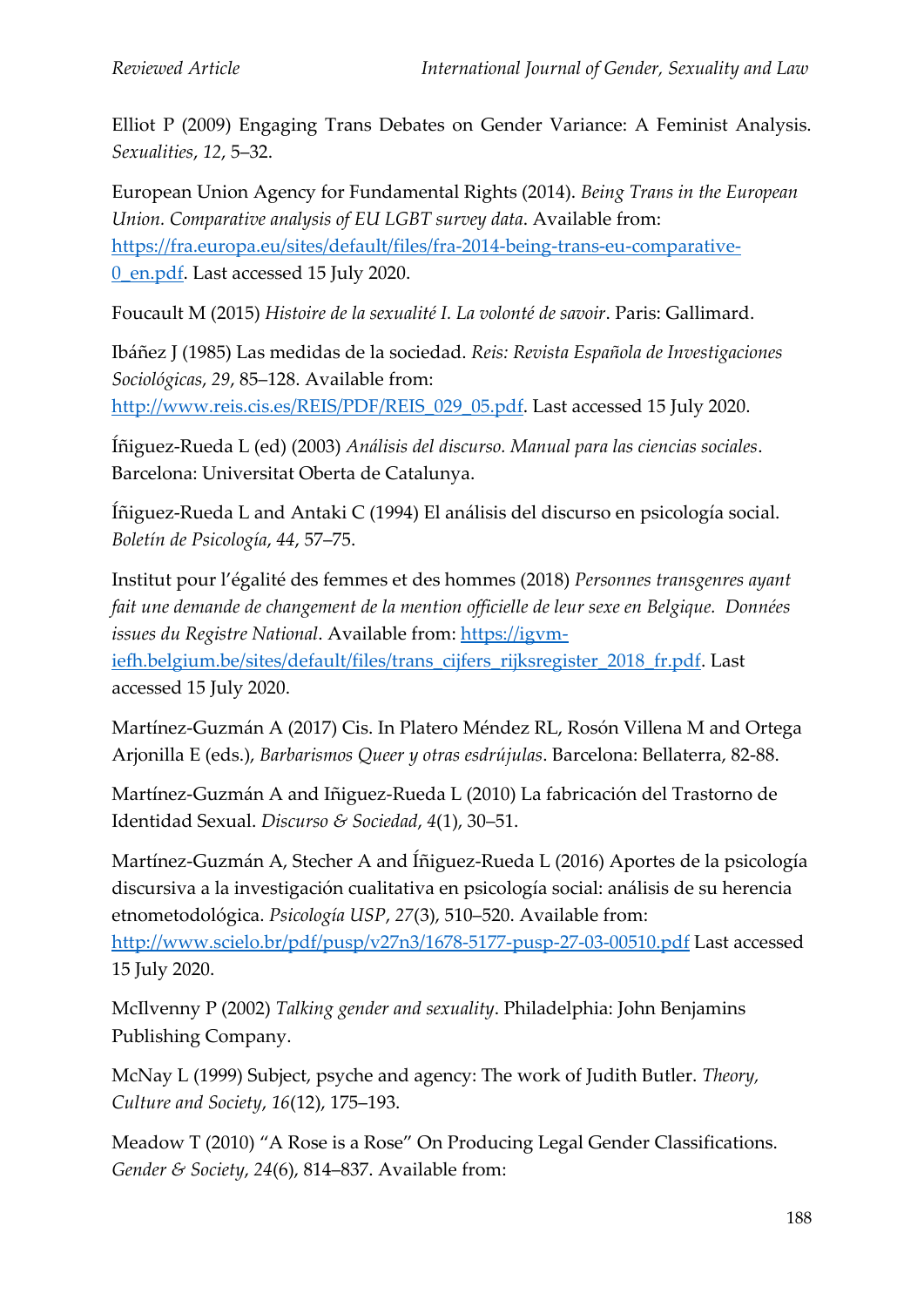[https://journals.sagepub.com/doi/10.1177/0891243210385918.](https://journals.sagepub.com/doi/10.1177/0891243210385918) Last accessed 15 July 2020.

Rubin H (2003) *Self-Made Men: Identity and Embodiment Among Transsexual Men*. Nashville: Vandervilt University Press.

Sisto Campos V (2012) Análisis del discurso y psicología: a veinte años de la revolución discursiva. *Revista de Psicología*, *21*(1). Available from: [https://revistapsicologia.uchile.cl/index.php/RDP/article/view/19994.](https://revistapsicologia.uchile.cl/index.php/RDP/article/view/19994) Last accessed 15 July 2020.

Transgender Europe (2017) *Legal Gender Recognition in Europe*. Available from: [https://tgeu.org/toolkit\\_legal\\_gender\\_recognition\\_in\\_europe/.](https://tgeu.org/toolkit_legal_gender_recognition_in_europe/) Last accessed 15 July 2020.

Van Dijk T (2005) *Estructura y funciones del discurso*. Mexico: Siglo XXI.

Weatherall A (2012) Discursive psychology and feminism. *British Journal of Social Psychology*, *51*(3), 463–470. Available from:

[https://onlinelibrary.wiley.com/doi/abs/10.1111/j.2044-8309.2011.02062.x.](https://onlinelibrary.wiley.com/doi/abs/10.1111/j.2044-8309.2011.02062.x) Last accessed 15 July 2020.

Wetherell M and Potter J (1988) Discourse analysis and the identification of interpretative repertoires. In Antaki C (ed.), *Analysing Everyday Explanation. A Casebook of Methods*. London: SAGE, 168-183.

Wiggins S (2017) Discursive psychology. In Wiggins S (ed.) *Discursive Psychology. Theory, Method and Applications*. London: SAGE, 3-30.

Wittig M (1992) *The Straight Mind and Other Essays*. Boston: Beacon Press.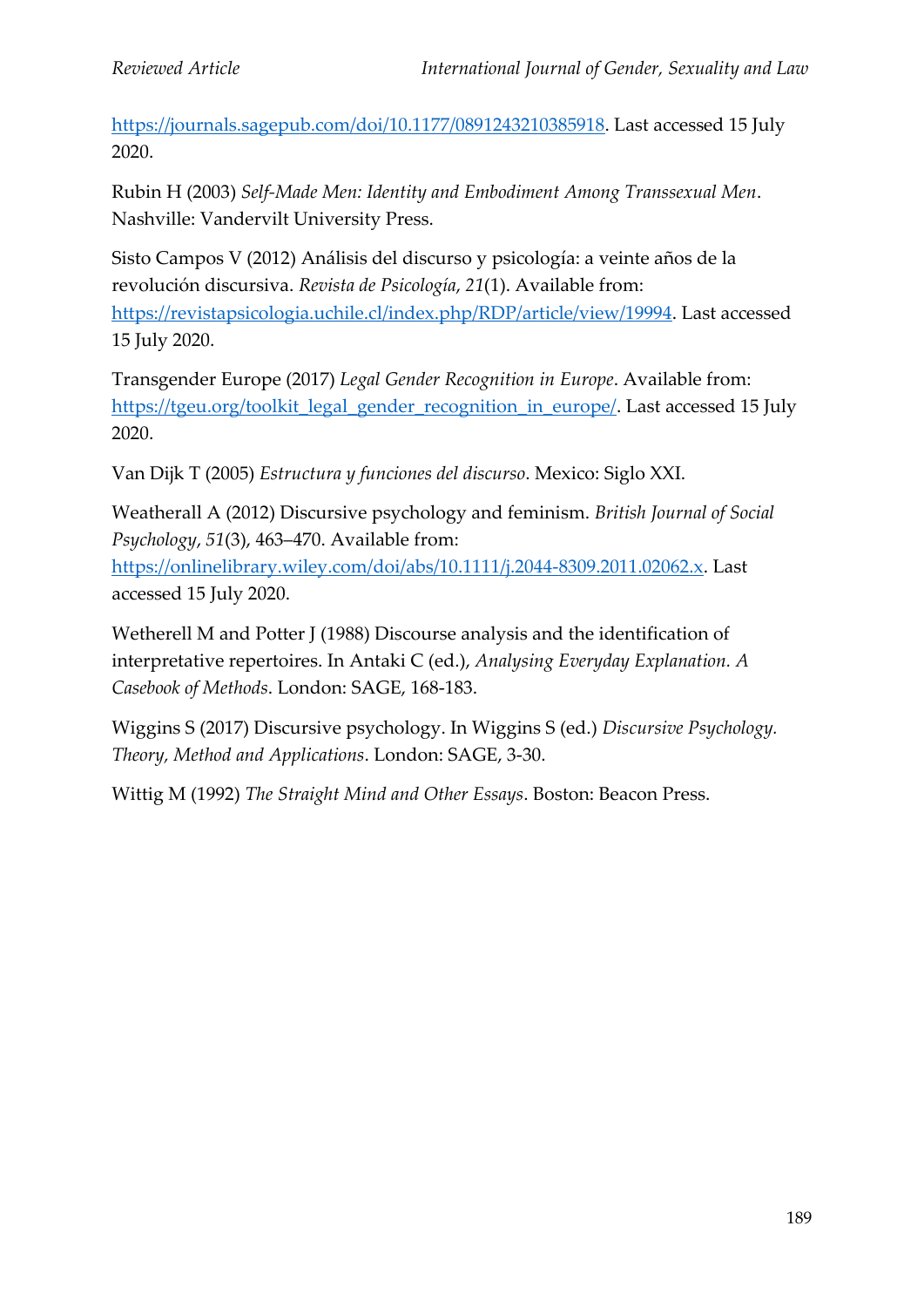## **Annex. List of documents and sections of documents included in the corpus**

| Document name                                                                                                              | Number of doc.           | <b>Date</b>                   | <b>Sections included</b>                                                                       |
|----------------------------------------------------------------------------------------------------------------------------|--------------------------|-------------------------------|------------------------------------------------------------------------------------------------|
| (1) Civil Code                                                                                                             |                          | 1804                          | Book I, Title II, Chapter II,<br>Articles 55-62                                                |
| Records of the preparatory work<br>done by the French Council of State<br>(Volume 8)                                       |                          | 1836                          | Book I, Title II                                                                               |
| (2) Act of 23 November 1961<br>amending Article 55 of the Civil<br>Code                                                    | M.B. 16 January<br>1962  | 1961                          | All                                                                                            |
| Report made on behalf of the Justice<br>Commission                                                                         | Se 38 321                | 10/05/196<br>$\boldsymbol{0}$ | All                                                                                            |
| Project reported by the Senate                                                                                             | Se 38 559/001            | 16/06/196<br>$\mathbf{0}$     | All                                                                                            |
| Report made on behalf of the Justice<br>Commission                                                                         | Ch. 38 130/002           | 12/07/196<br>1                | All                                                                                            |
| (3) Act of 30 March 1984 modifying<br>the articles 55, 56 and 57 of the Civil<br>Code and article 361 of the Penal<br>Code | M.B. 22 December<br>1984 | 30/03/198<br>4                | All                                                                                            |
| Bill                                                                                                                       | Ch. 44 400/001           | 12/12/197<br>9                | All                                                                                            |
| Amendment                                                                                                                  | Ch. 44 400/002           | 4/02/1981                     | All                                                                                            |
| Report (Justice Commission)                                                                                                | Ch. 44 400/004           | 29/03/198<br>1                | All                                                                                            |
| Bill transmitted to the Chamber by<br>the Senate                                                                           | 676_N1                   | 18/06/198<br>$\mathbf{1}$     | All                                                                                            |
| Report (Justice Commission) - Senate                                                                                       | 637_N2                   | 24/05/198<br>З                | All                                                                                            |
| (4) Act of 10 May 2007 on<br>Transsexuality                                                                                | M.B. 11 July 2007        | 10/05/200<br>7                | Chapter II: Amendments to<br>the Civil Code                                                    |
| Bill                                                                                                                       | Ch. 51-903/001           | 11/03/200<br>4                | Summary, developments,<br>commentaries to the<br>articles, bill (except<br>chapters IV and VI) |
| Opinion of the Belgian Advisory<br>Committee on Bioethics                                                                  | Ch. 51-903/002           | 29/03/200<br>6                | All                                                                                            |
| Amendments                                                                                                                 | Ch. 51-903/003           | 06/06/200<br>6                | Amendments: 1, 2, 3, 6, 7                                                                      |
| Amendments                                                                                                                 | Ch. 51-903/004           | 13/06/200<br>6                | Amendments: 15, 16                                                                             |
| Report made on behalf of the Justice                                                                                       | Ch. 51-903/006           | 30/06/200                     | All except amendments not                                                                      |
| Commission                                                                                                                 |                          | 6                             | previously considered                                                                          |
| Text adopted by the Justice<br>Commission                                                                                  | Ch. 51-903/007           | 30/06/200<br>6                | All                                                                                            |
| Amendments                                                                                                                 | 3-1794/2 3-1794/2        | 17/10/200<br>6                | All                                                                                            |
| Opinion of the Council of State                                                                                            | 3-1794/3 3-1794/3        | 28/12/200<br>6                | All                                                                                            |
| Amendments                                                                                                                 | 3-1794/4 3-1794/4        | 07/02/200                     | All                                                                                            |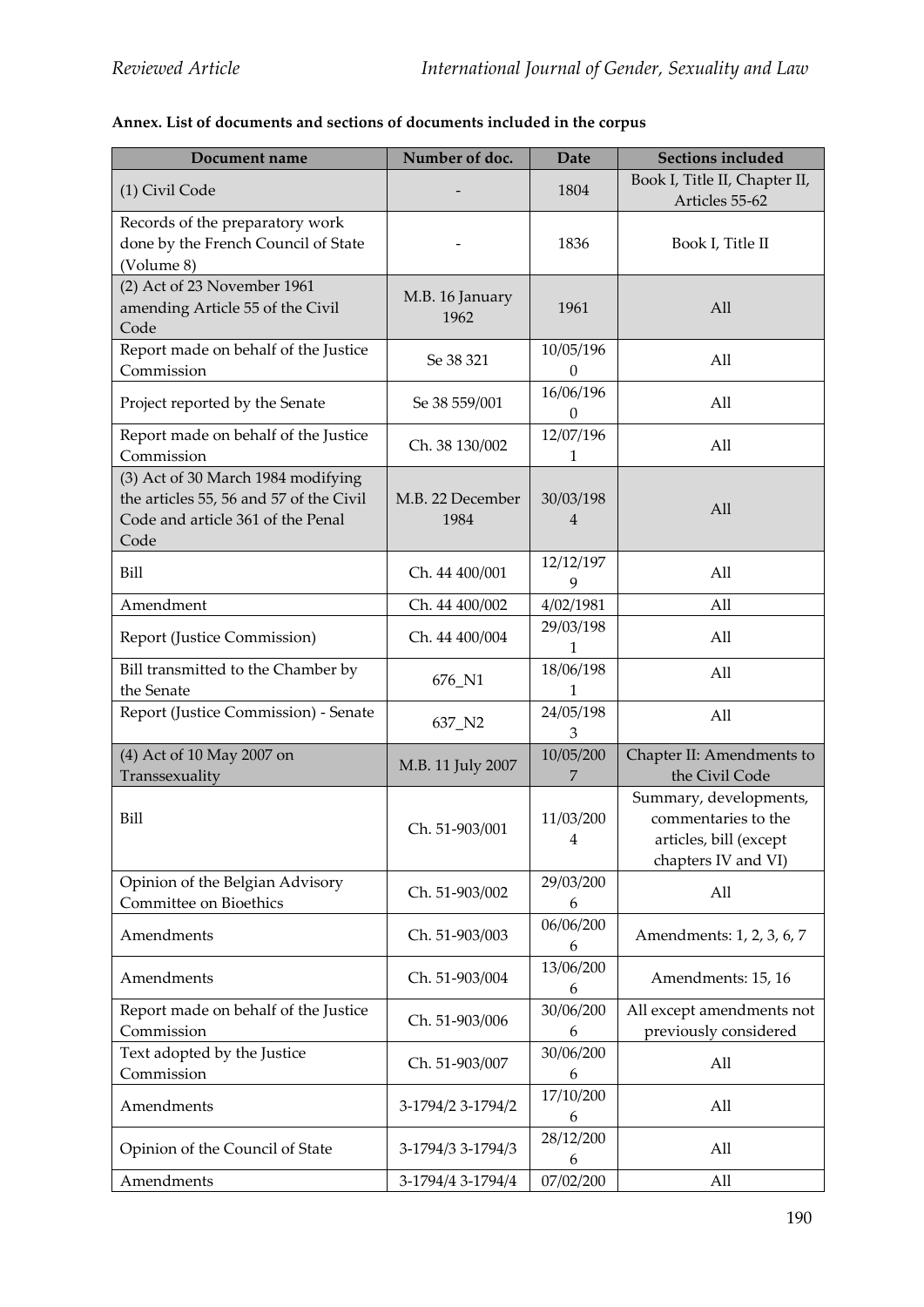|                                                                                                                                                                                                                          |                          | $\overline{7}$ |                                                                                                                                                          |
|--------------------------------------------------------------------------------------------------------------------------------------------------------------------------------------------------------------------------|--------------------------|----------------|----------------------------------------------------------------------------------------------------------------------------------------------------------|
| Report made on behalf of the Justice<br>Commission                                                                                                                                                                       | 3-1794/5 3-1794/5        | 20/03/200<br>7 | All                                                                                                                                                      |
| Text amended by the Justice<br>Commission                                                                                                                                                                                | 3-1794/6 3-1794/6        | 20/03/200<br>7 | All                                                                                                                                                      |
| Report made on behalf of the Justice<br>Commission                                                                                                                                                                       | Ch. 51-903/010           | 17/04/200<br>7 | All                                                                                                                                                      |
| Circular concerning the Act on<br>Transsexuality                                                                                                                                                                         | M.B. 20 February<br>2008 | 20/02/200<br>8 | II. Practical guidelines for<br>registrars (points 1, 2, 3, 4,<br>5) + Certificate model et<br>Registration model                                        |
| (5) Act of 15 May 2007 modifying<br>article 57 of the Civil Code with<br>regard to the notification of the sex of<br>a child suffering from sexual<br>ambiguity                                                          | M.B. 12 July 2007        | 15/05/200<br>7 | All                                                                                                                                                      |
| Bill                                                                                                                                                                                                                     | Ch. 51-1242/001          | 24/06/200<br>4 | All                                                                                                                                                      |
| Amendments                                                                                                                                                                                                               | Ch. 51-1242/002          | 29/11/200<br>6 | All                                                                                                                                                      |
| Amendments                                                                                                                                                                                                               | Ch. 51-1242/003          | 12/12/200<br>6 | All                                                                                                                                                      |
| Amendment                                                                                                                                                                                                                | Ch. 51-1242/004          | 28/02/200<br>7 | All                                                                                                                                                      |
| Report made on behalf of the Justice<br>Commission                                                                                                                                                                       | Ch. 51-1242/005          | 04/04/200<br>7 | All                                                                                                                                                      |
| Text adopted by the Justice<br>Commission                                                                                                                                                                                | Ch. 51-1242/006          | 04/04/200<br>7 | All                                                                                                                                                      |
| Verbatim record                                                                                                                                                                                                          | Ip 277                   | 12/04/200<br>7 | All                                                                                                                                                      |
| (6) Act of 14 January 2013 including<br>several provisions concerning the<br>reduction of workload within the<br>judicial system                                                                                         | M.B. 1 March<br>2013     | 14/01/201<br>3 | Art. 21                                                                                                                                                  |
| Bill                                                                                                                                                                                                                     | Ch. 53 1804/001          | 13/10/201<br>1 | Discussions concerning<br>Article 56, § 4 of Civil Code                                                                                                  |
| Report made on behalf of the Justice<br>Commission                                                                                                                                                                       | Ch. 53 1804/016          | 30/11/201<br>2 | Discussions concerning<br>Article 56, § 4 of Civil Code                                                                                                  |
| (7) Act of 25 June 2017 on the reform<br>of regulations concerning<br>transgender persons with regard to<br>the notification of a change to the<br>registration of sex in civil status<br>records and their consequences | M.B. 10 July 2017        | 25/06/201<br>7 | Chapter II: Amendments to<br>the Civil Code                                                                                                              |
| Bill                                                                                                                                                                                                                     | Ch. 54 2403/001          | 4/04/2017      | All except 1. Analysis of<br>the impact of the<br>regulation and 2. Sections<br>concerning the change of<br>name and amendments to<br>the Judiciary Code |